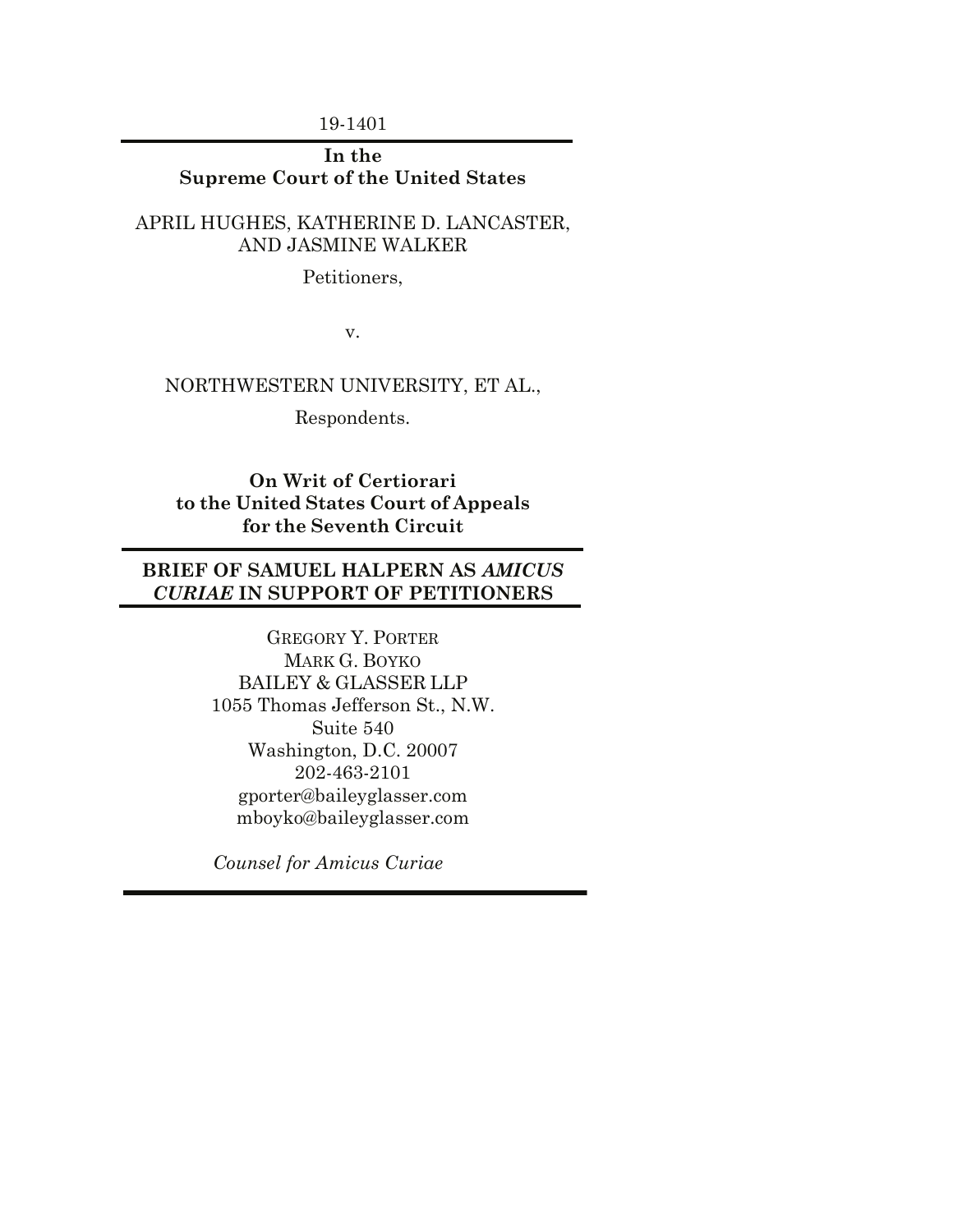# **TABLE OF CONTENTS**

| L.             |                                                                                                                                                                                                                       |
|----------------|-----------------------------------------------------------------------------------------------------------------------------------------------------------------------------------------------------------------------|
|                |                                                                                                                                                                                                                       |
|                |                                                                                                                                                                                                                       |
| a.             | Governing fiduciaries following reasonable<br>practice include only suitable investment<br>options on a plan's investment menu and<br>engage in careful comparison shopping                                           |
| $\mathbf{b}$ . | At the pleading stage, participants cannot<br>reasonably know details concerning the<br>processes and due diligence that the<br>governing fiduciaries employed (or failed<br>to employ) in reaching their decisions14 |
|                | c. Awareness of the risks of class action<br>litigation encourages governing fiduciaries<br>and their advisers to take special care in                                                                                |
|                |                                                                                                                                                                                                                       |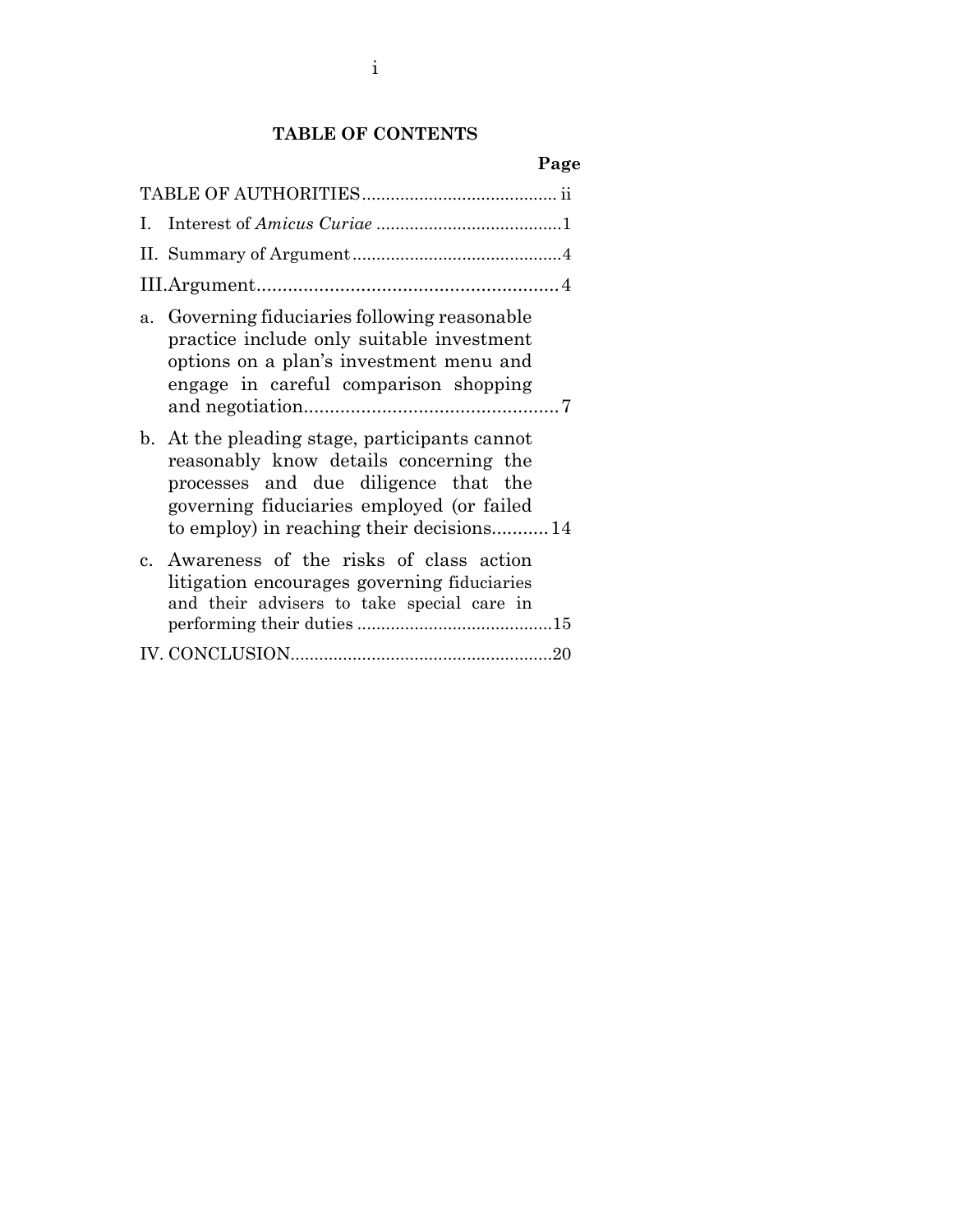# **TABLE OF AUTHORITIES**

# **Cases**

| DiFelice v. U.S. Airways, Inc.,                                                                                                                                                                                                                         |
|---------------------------------------------------------------------------------------------------------------------------------------------------------------------------------------------------------------------------------------------------------|
| Divane v. Nw. Univ.,                                                                                                                                                                                                                                    |
| Tibble v. Edison Int'l.                                                                                                                                                                                                                                 |
| <b>Statutes</b>                                                                                                                                                                                                                                         |
|                                                                                                                                                                                                                                                         |
|                                                                                                                                                                                                                                                         |
|                                                                                                                                                                                                                                                         |
|                                                                                                                                                                                                                                                         |
|                                                                                                                                                                                                                                                         |
| <b>Other Authorities</b>                                                                                                                                                                                                                                |
|                                                                                                                                                                                                                                                         |
| Brenda McFarland, "Retirement offerings in the<br>Fortune 500: 1998–2019",<br>WillisTowersWatson, June 25, 2020<br>available at:<br>https://www.willistowerswatson.com/en-<br>US/Insights/2020/06/retirement-offerings-in-<br>the-fortune-500-1998-2019 |
|                                                                                                                                                                                                                                                         |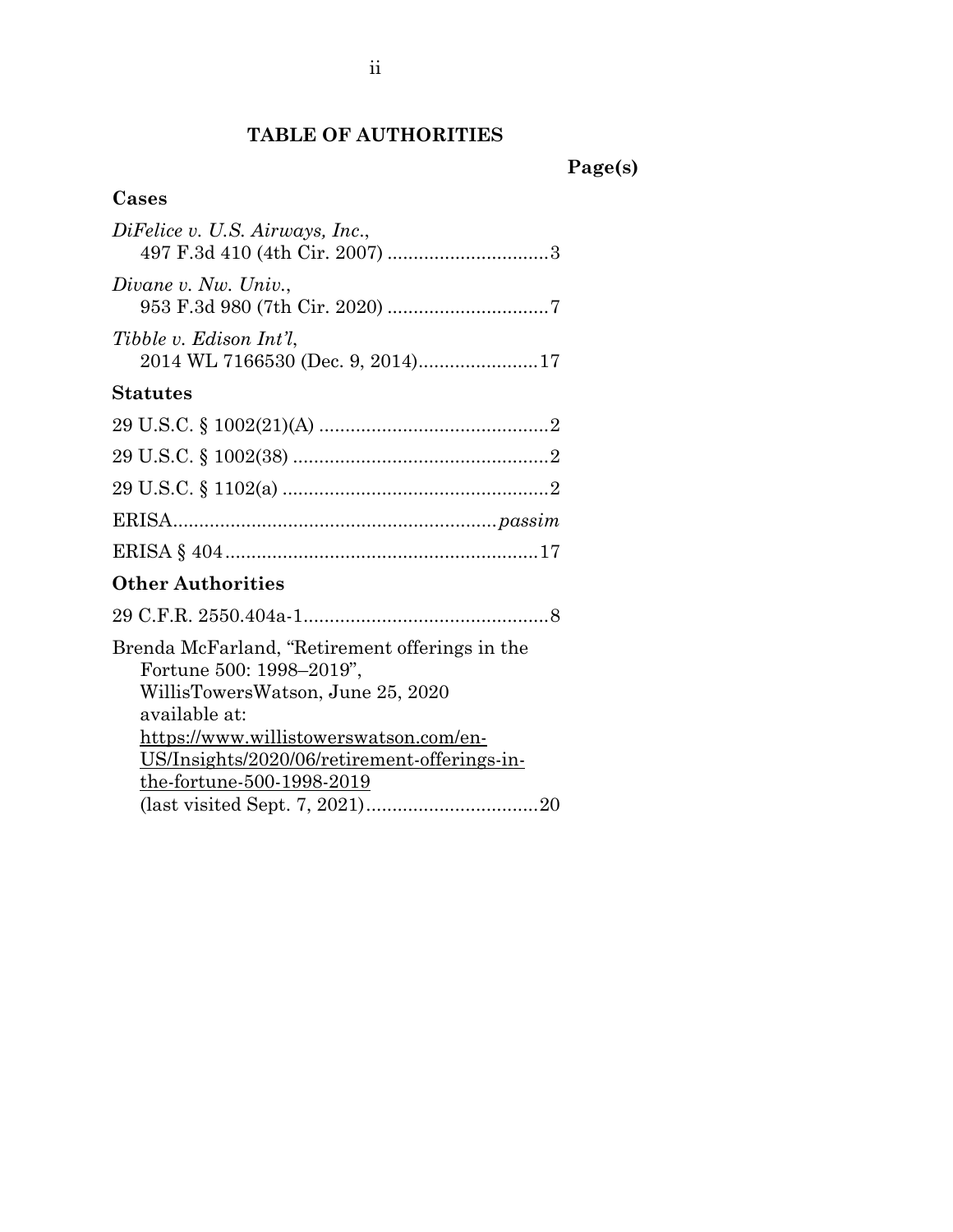| "The BrightScope/ICI Defined Contribution Plan<br>Profile: A Close Look at 401(k) Plans, 2017"<br>(Aug, 2020) (showing \$9.1 trillion in defined<br>contribution assets in 2019), available at:<br>https://www.ici.org/system/files/attachments/<br>pdf/20 ppr dcplan profile 401k.pdf                                                                                     |
|----------------------------------------------------------------------------------------------------------------------------------------------------------------------------------------------------------------------------------------------------------------------------------------------------------------------------------------------------------------------------|
| CEM Benchmarking, Inc., "Defined<br>Contribution Plans Have Come a Lone Way!"<br>(Feb, 2018), available at:<br>https://www.cembenchmarking.com/research/<br>DC plans have come a long way.pdf                                                                                                                                                                              |
| Congressional Research Service, "U.S.<br>Retirement Assets in 2020" (May 6, 2021),<br>available at<br>https://www.everycrsreport.com/files/2021-<br>$05 -$<br>06_IN11659_6f14a45b140bf1f601972f2972ec<br>5e5846c79b82.pdf                                                                                                                                                  |
| Employee Benefits Security Administration,<br>United States Department of Labor, "Private<br>Pension Plan Bulletin Historical Tables and<br>Graphs 1975-2018", Jan, 2021 available at:<br>https://www.dol.gov/sites/dolgov/files/ebsa/re<br>searchers/statistics/retirement-<br>bulletins/private-pension-plan-bulletin-<br>historical-tables-and-graphs.pdf (last visited |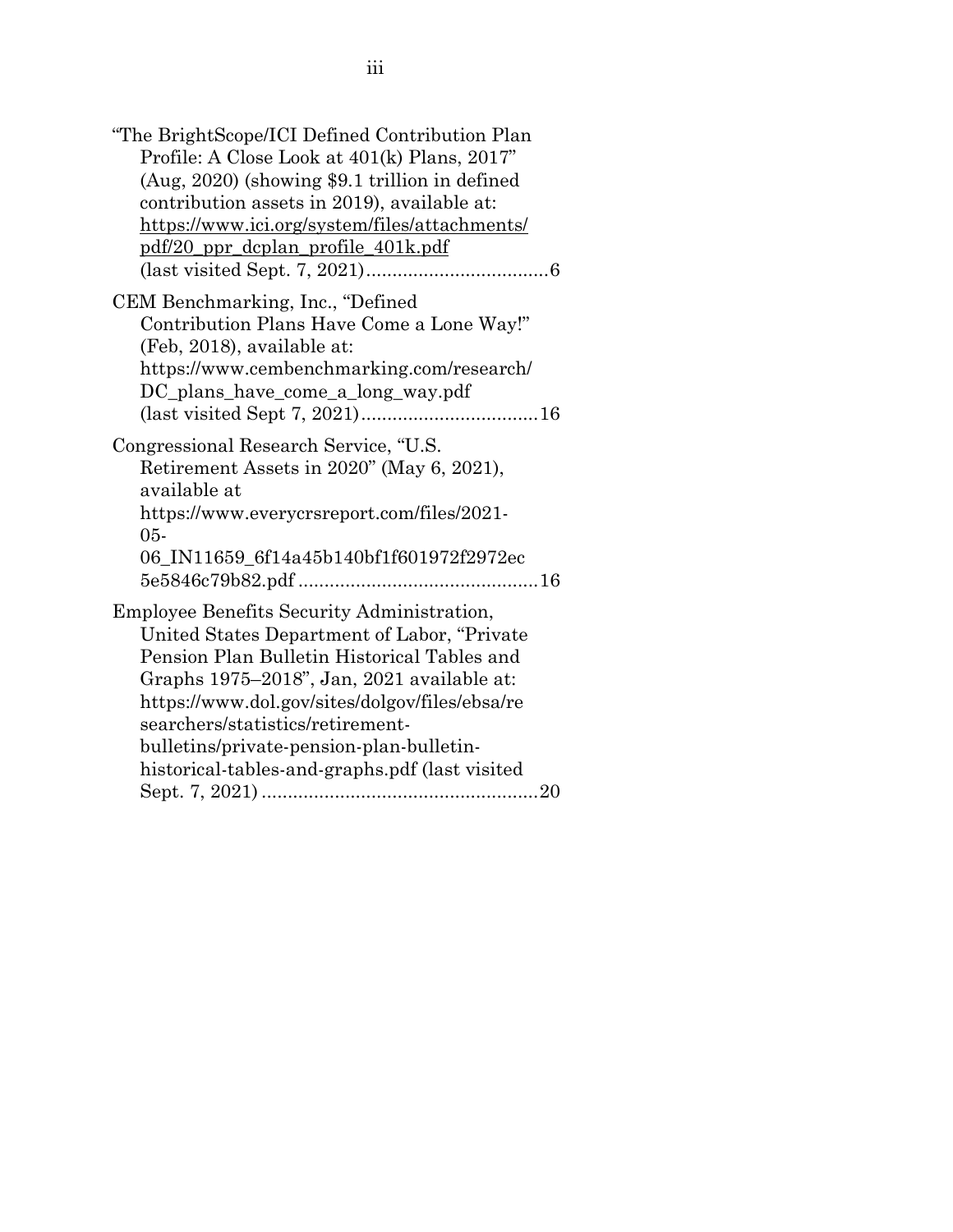| Fidelity Plan Sponsor Webstation: "What do I<br>need to do if I'm a fiduciary?", available at:<br>https://sponsor.fidelity.com/pspublic/pca/psw/<br>public/library/manageplans/if_i_am_a_fiduci<br>ary.html (last visited, Sept. 7, 2021) 3                        |
|--------------------------------------------------------------------------------------------------------------------------------------------------------------------------------------------------------------------------------------------------------------------|
| George S. Mellman & Geoffrey T. Sanzenbecher,<br>"401(k) Lawsuits: What Are The Causes and<br>Consequences?", Center for Retirement<br>Research, Boston College (May 2018, No. 18-<br>8 available at: http://crr.bc.edu/wp-<br>content/uploads/2018/04/IB_18-8.pdf |
| ICI, "Retirement Assets Total \$35.4 Trillion in<br>First Quarter 2021" (June 16, 2021),<br>available at https://www.ici.org/statistical-<br>report/ret_21_q1 (last visited Sept. 7, 2021) 16                                                                      |
| Investment Company Institute ("ICI"), 2021<br>Investment Company Fact Book at 182,<br>available at<br>https://www.ici.org/system/files/2021-<br>05/2021_factbook.pdf                                                                                               |
| J. Poterba, S. Venti & D. Wise, "Rise of $401(k)$<br>Plans, Lifetime Earnings,<br>And Wealth at Retirement"19                                                                                                                                                      |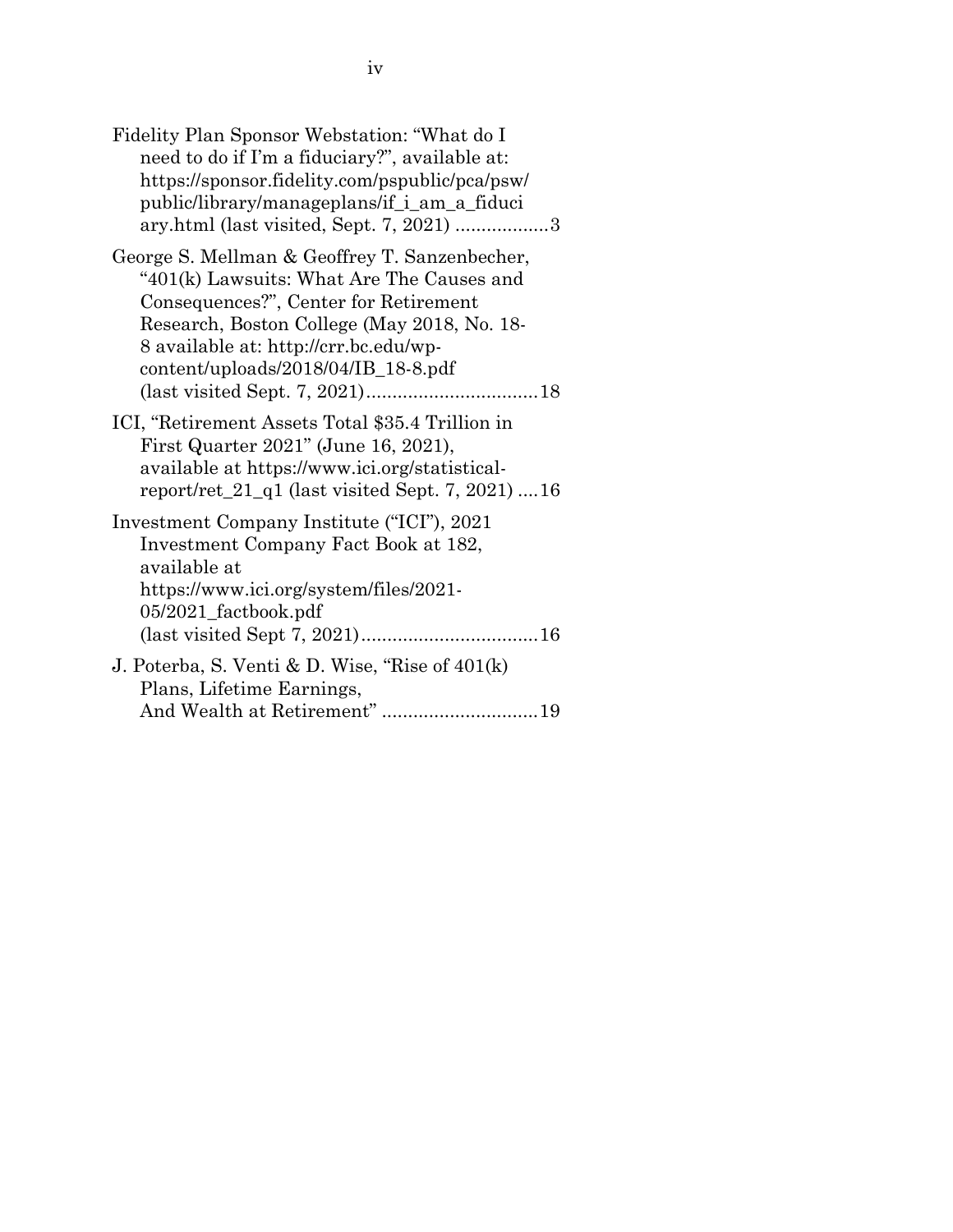| Jacklyn Wille, "ERISA Class Settlements<br>Rebounded to \$449 Million In 2019",<br>Bloomberglaw.com (Dec. 26, 2019), available<br>at https://news.bloomberglaw.com/employee-<br>benefits/erisa-class-settlements-rebounded-<br>to-449-million-in-2019 (last visited Sept. 7,      |
|-----------------------------------------------------------------------------------------------------------------------------------------------------------------------------------------------------------------------------------------------------------------------------------|
| Karen Wallace, Key Factors for Evaluating<br>Mutual Funds (July 30, 2020), available at<br>https://www.morningstar.com/articles/99006<br>7/keyfactors-for-evaluating-mutual-fund                                                                                                  |
| Nat'l Bureau of Economic Research, at 22 (May,<br>2007), available at:<br>https://www.nber.org/papers/w13091 (last<br>visited Sept. 7, 2021) (median employer and<br>employee contribution rates in 2003 were                                                                     |
| "NEPC 2014 Defined Contribution Plan & Fee<br>Survey: What Plan Sponsors Are Doing Now"<br>(Oct. 2014), available at:<br>https://cdn2.hubspot.net/hubfs/2529352/Blog/<br>2014_10_nepc_2014_defined_contribution_pl<br>an and fee survey-<br>_what_plan_sponsors_are_doing_now.pdf |
| Rocco DiBruno, Best Practices for 401(k) Plan<br>Investment Committees,                                                                                                                                                                                                           |
|                                                                                                                                                                                                                                                                                   |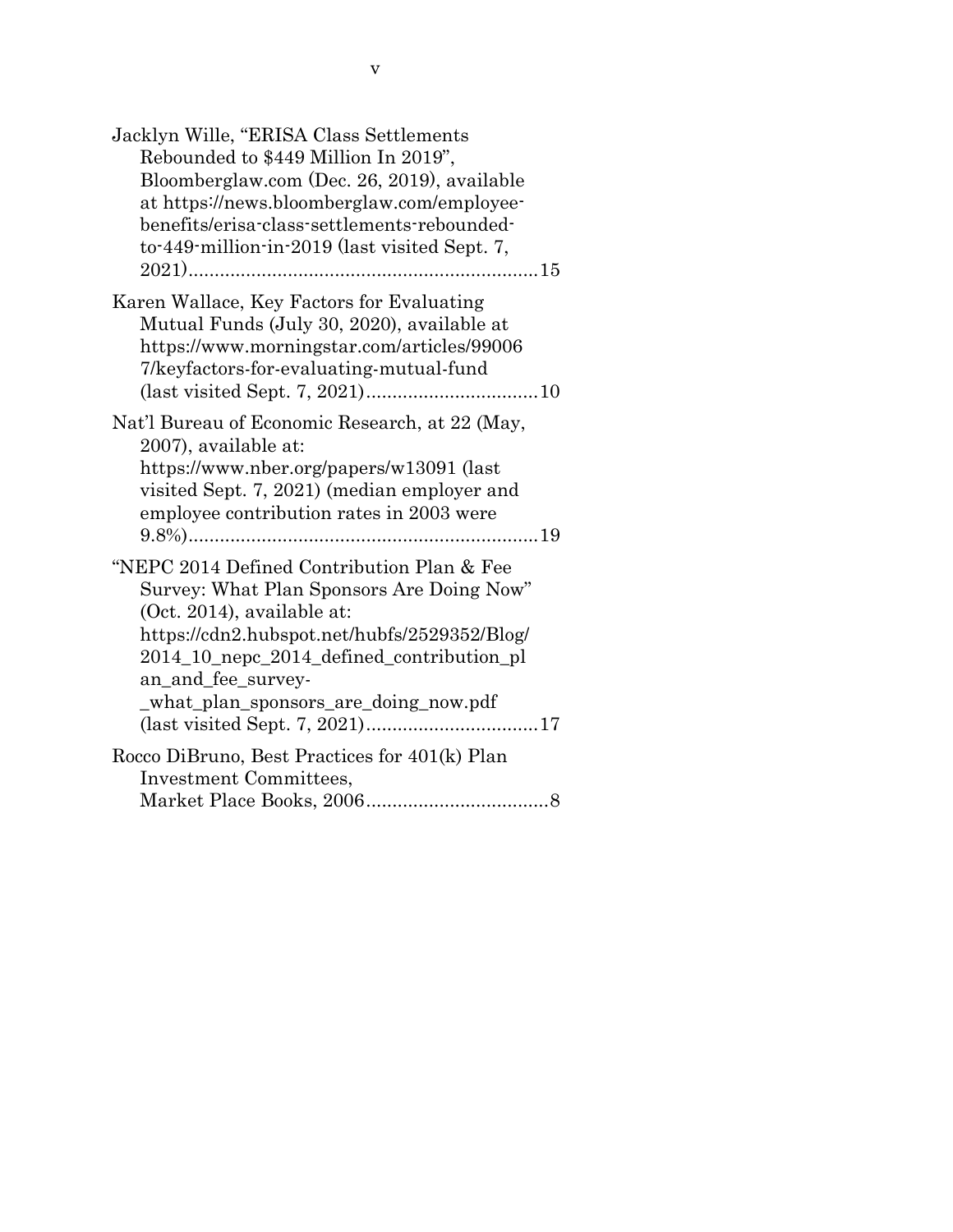| U.S. Government Accountability Office,           |  |
|--------------------------------------------------|--|
| "Defined Contribution Plans: Federal             |  |
| Guidance Could Help Mitigate Cybersecurity       |  |
| Risks in 401(k) and Other Retirement Plans"      |  |
| Feb. 11, 2021, available at                      |  |
| https://www.gao.gov/products/gao-21-25 (last     |  |
|                                                  |  |
| "Understanding Retirement Plan Fees and          |  |
| <i>Expenses</i> ", Department of Labor, at 2, 4, |  |
| $6, 9$ (Dec. 2011) ("Understanding Fees"),       |  |
| available at                                     |  |
| https://www.dol.gov/sites/dolgov/files/ebsa      |  |
| /about-ebsa/our-activities/resource-             |  |
| <u>center/publications/understanding-</u>        |  |
| <u>retirement-plan-fees-and-expenses.pdf</u>     |  |
|                                                  |  |
|                                                  |  |
| Vanguard, "How America Saves" (2020),            |  |
| available at:                                    |  |
| https://institutional.vanguard.com/ngiam         |  |
| /assets/pdf/has/how-america-saves-               |  |
| report-2020.pdf (last visited Sept. 7,           |  |
|                                                  |  |
| Vanguard Institutional Investor Group,           |  |
| "How America Saves 2020" (median                 |  |
| employer and employee contribution               |  |
| rates in 2019 were 10.0%) available at:          |  |
| https://institutional.vanguard.com/ngiam         |  |
| <u>/assets/pdf/has/how-america-saves-</u>        |  |
| report-2020.pdf (last visited Sept. 7,           |  |
|                                                  |  |
|                                                  |  |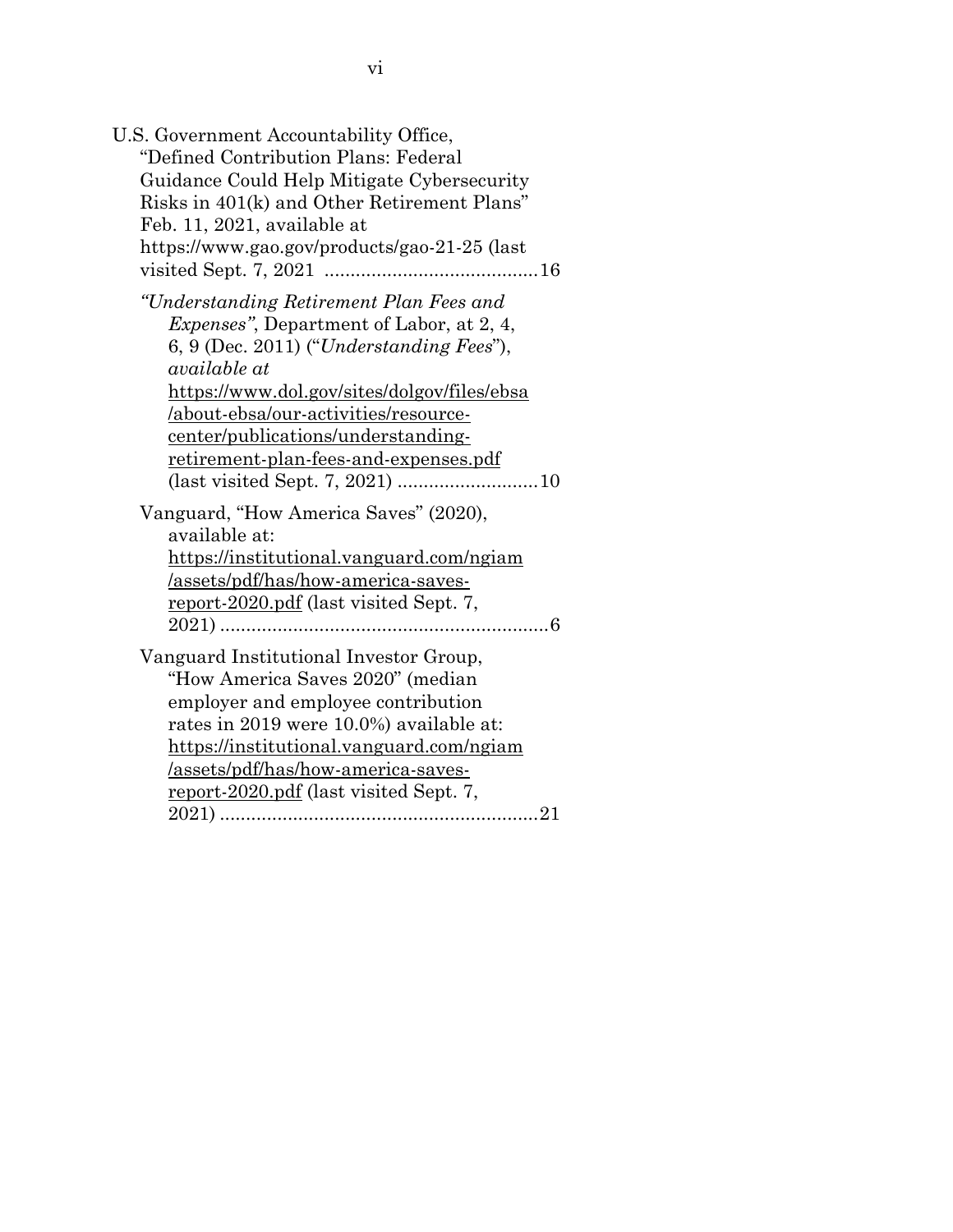#### **I. Interest of** *Amicus Curiae1*

Through Prudent Expert, LLC, established in 2015, *Amicus* Samuel Halpern serves in two capacities: as an advisor to ERISA investment fiduciaries and as an expert witness in lawsuits about fiduciary practices and due diligence regarding retirement plan investments. Mr. Halpern has more than 45 years of experience as a private sector investment professional and executive and (early in his career) a practicing attorney concentrating on retirement plan investments. His legal experience includes working in the Office of the Solicitor, U.S. Department of Labor, in the late 1970s and early 1980s, litigating actions to enforce ERISA's fiduciary duty provisions. His investment career began in the mid-1980s with the broker dealer, investment bank and asset manager Bear, Stearns & Co., where he helped establish and manage a subsidiary that acted as an investment consultant and fiduciary to a wide range of ERISA and other investors, including many participant-directed defined contribution plans. He and a partner subsequently purchased the firm, renamed it "Independent Fiduciary Services, Inc.," built and managed it and eventually sold it to a public company.

Most of his professional experience concerns investors and investments regulated by ERISA, including defined contribution plans. The primary focus of his career has been providing investment counseling services to "governing fiduciaries" who

<sup>&</sup>lt;sup>1</sup> No counsel for a party authored this brief in whole or in part and no person other than amicus and his counsel made a monetary contribution to its preparation or submission. The parties' letters consenting to the filing of amicus briefs are on file with the Clerk.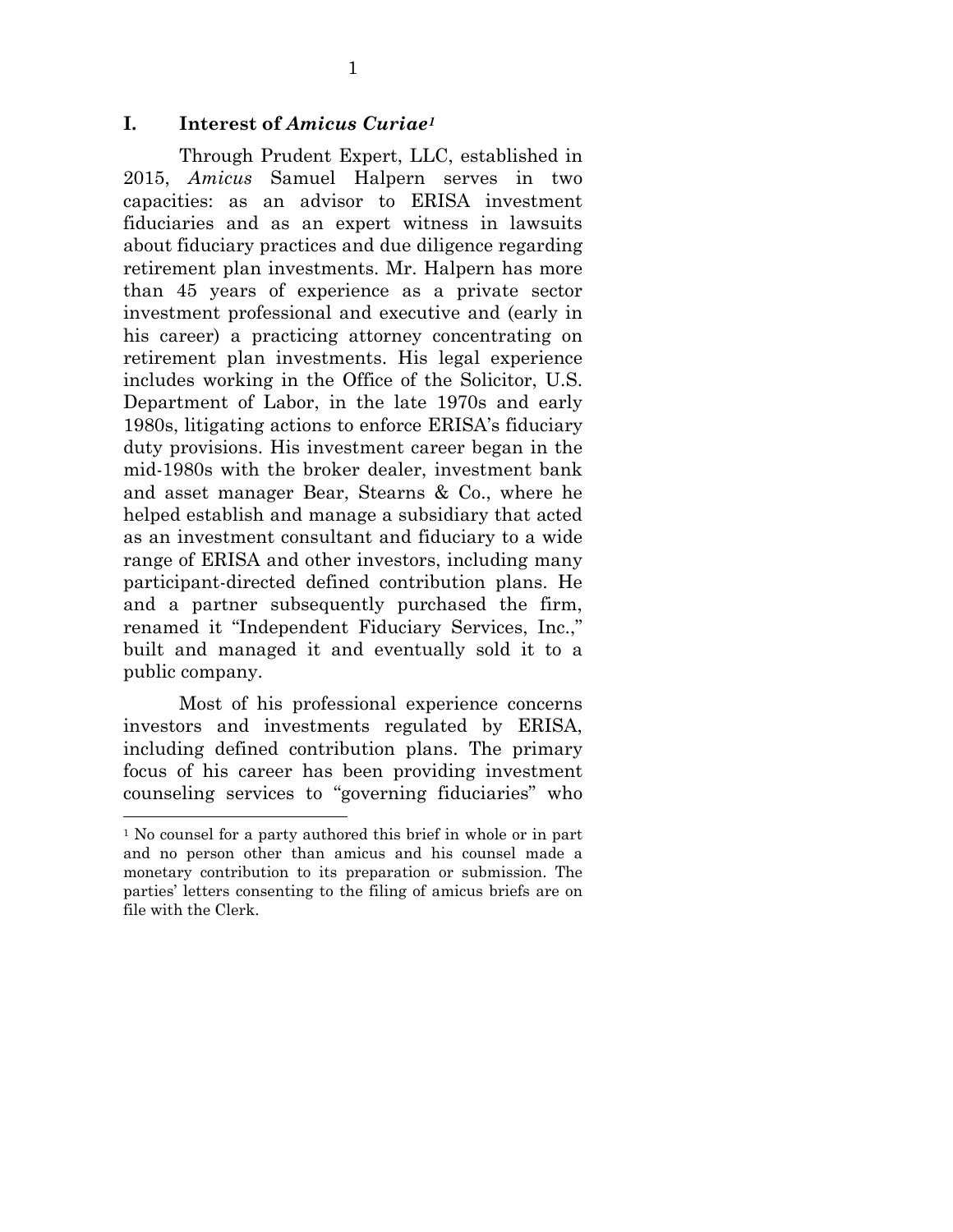oversee ERISA plan investments (such as investment committees, boards of trustees and other decision-makers comparable to the Northwestern University Retirement Investment Committee). Depending on the precise role and duties of his firm, such services took any one of several forms including acting as (i) an institutional investment consultant and "investment advice fiduciary" to ERISA plans under 29 U.S.C. § 1002(21)(A); (ii) an "independent fiduciary" for ERISA plans; (iii) an investment manager under ERISA, 29 U.S.C. § 1002(38); and/or (iv) a named fiduciary under 29 U.S.C. § 1102(a).

*Amicus* has extensive experience with many of the central investment considerations and circumstances involved in this matter, specifically, selecting and monitoring target date funds and balanced funds for defined contribution plans, evaluating competing investment candidates across the marketplace, identifying and controlling investment and administrative fees and expenses, negotiating with service providers (such as investment firms and recordkeepers) over the costs and other terms of their products and services (including paying directly in "hard dollars" compared to paying indirectly through "soft dollars" or revenue sharing arrangements), and related matters. Over the years, *Amicus* has been personally and substantially involved in evaluating, advising on, or executing the investment practices and processes of investment funds totaling over \$1 trillion in asset value.

Throughout his career, *Amicus* has concentrated not only on the substantive arrangements that governing fiduciaries put in place for a plan's investment and administrative programs, but also on the procedures, processes and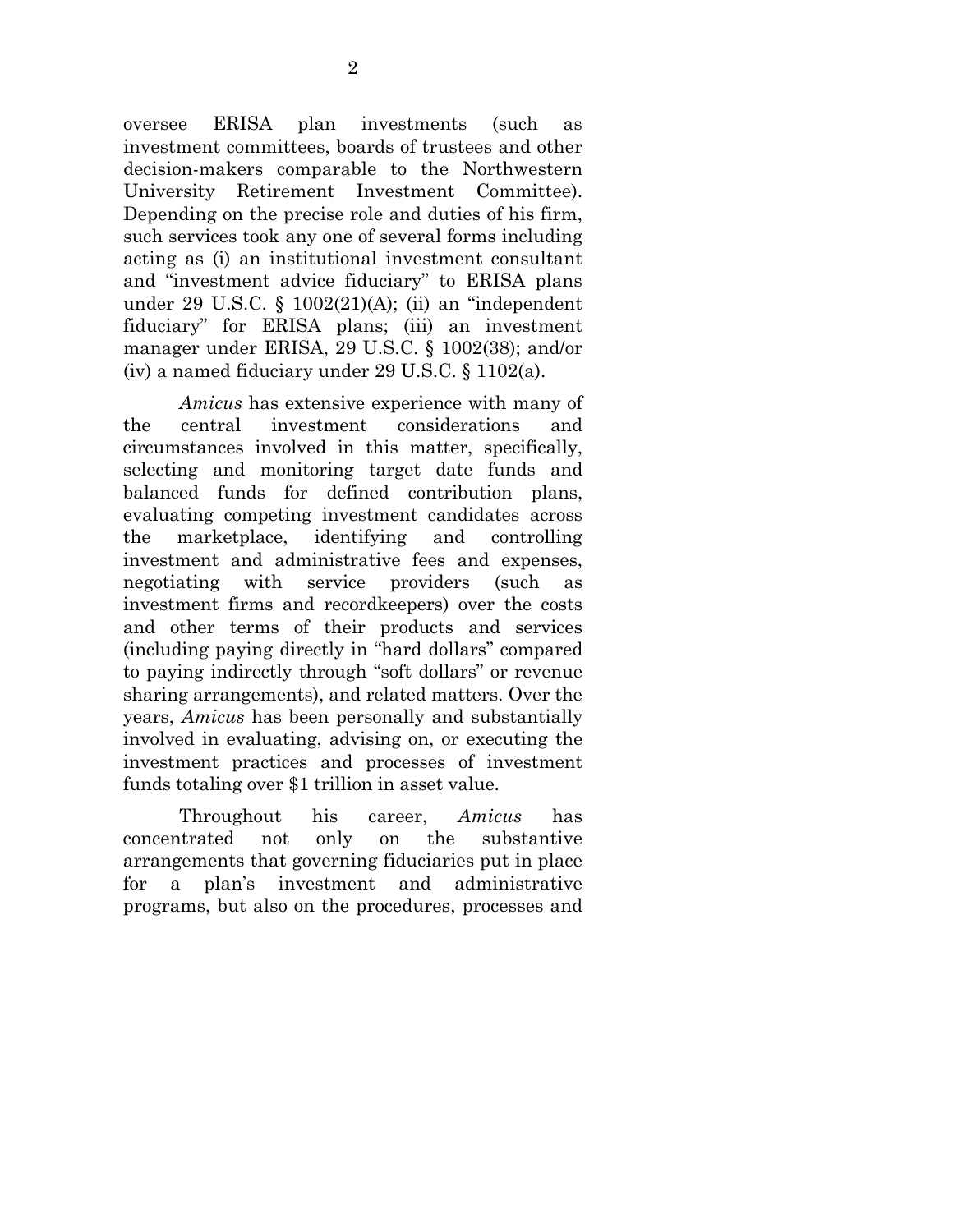practices those fiduciaries observe in arriving at those arrangements. Sometimes this distinction is described as the difference between "substantive prudence" (the decision reached, the investment fund or service provider chosen) versus "procedural prudence" (the process the fiduciary employed to reach that decision).2 *DiFelice v. U.S. Airways, Inc*., 497 F.3d 410, 420 (4th Cir. 2007) (fiduciaries must employ "appropriate methods to investigate the merits of the investment"). Thus, the experience and perspective of *Amicus* regarding this case especially his observations about fiduciary procedure and process—are highly relevant to assessing how the Seventh Circuit's decision squares with reasonable standards of care for plan fiduciaries.

*Amicus* submits this brief because, in his view, the Seventh Circuit's decision overlooks the critical need for governing fiduciaries to observe reasonable practices and ignores petitioners' specific allegations that tend to show that respondents departed from reasonable practices. Moreover, if left intact, the decision below will erode existing fiduciary standards, while reversing it would only recognize and confirm those existing standards.

#### **II. Summary of Argument**

*Amicus's* experience in observing, advising and counseling ERISA fiduciaries and his knowledge and understanding of prevailing practices and standards yield three key observations: (1) plan fiduciaries following reasonable investment practices

<sup>2</sup> Fidelity Plan Sponsor Webstation: "What do I need to do if I'm a fiduciary?", available at: https://sponsor.fidelity.com/pspublic/ pca/psw/public/library/manageplans/if\_i\_am\_a\_fiduciary.html (last visited, Sept. 7, 2021).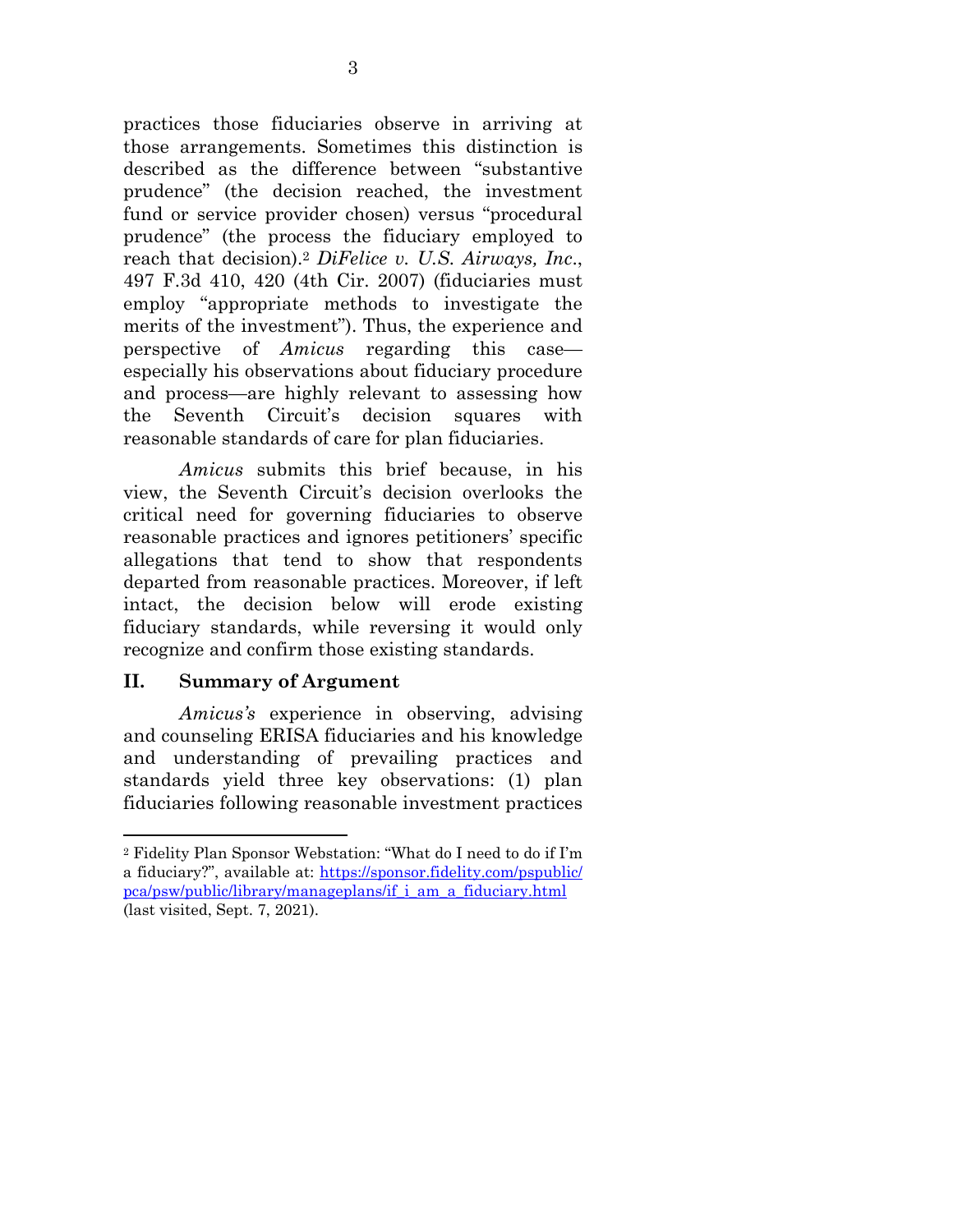thoroughly, objectively and independently evaluate the range and suitability of each individual investment option they include on a plan's menu, rather than including unsuitable options and imposing on participants the burden of avoiding those while seeking acceptable ones; (2) heightening the pleading standard to require participants to plead facts they cannot yet (before discovery) reasonably know threatens to undermine their rights; and (3) despite Respondents' concern, the practical impact of a series of class action lawsuits against defined contribution plan fiduciaries alleging violations of ERISA's duties of prudence and loyalty regarding plan fees and investments tends to vindicate participant rights and buttress Americans' retirement savings, rather than "unduly discourag[ing] employer[s] from offering ERISA plans." Brief in Opposition to Petition for Writ of Certiorari at 3.

## **III. Argument**

In the experience of *Amicus*, retirement plan fiduciaries generally and routinely evaluate, select, and monitor each fund in a defined contribution plan because they generally want to ensure that every investment fund on the menu is prudent. This is good practice and good policy. Because that is the prevailing standard, reversing the decision below is likely to have little impact on prevailing practice and to impose little new burden on plan fiduciaries. Upholding the decision below, however, will lower fiduciary standards of care and erode the important gains in defined contribution plan management achieved over the past two decades.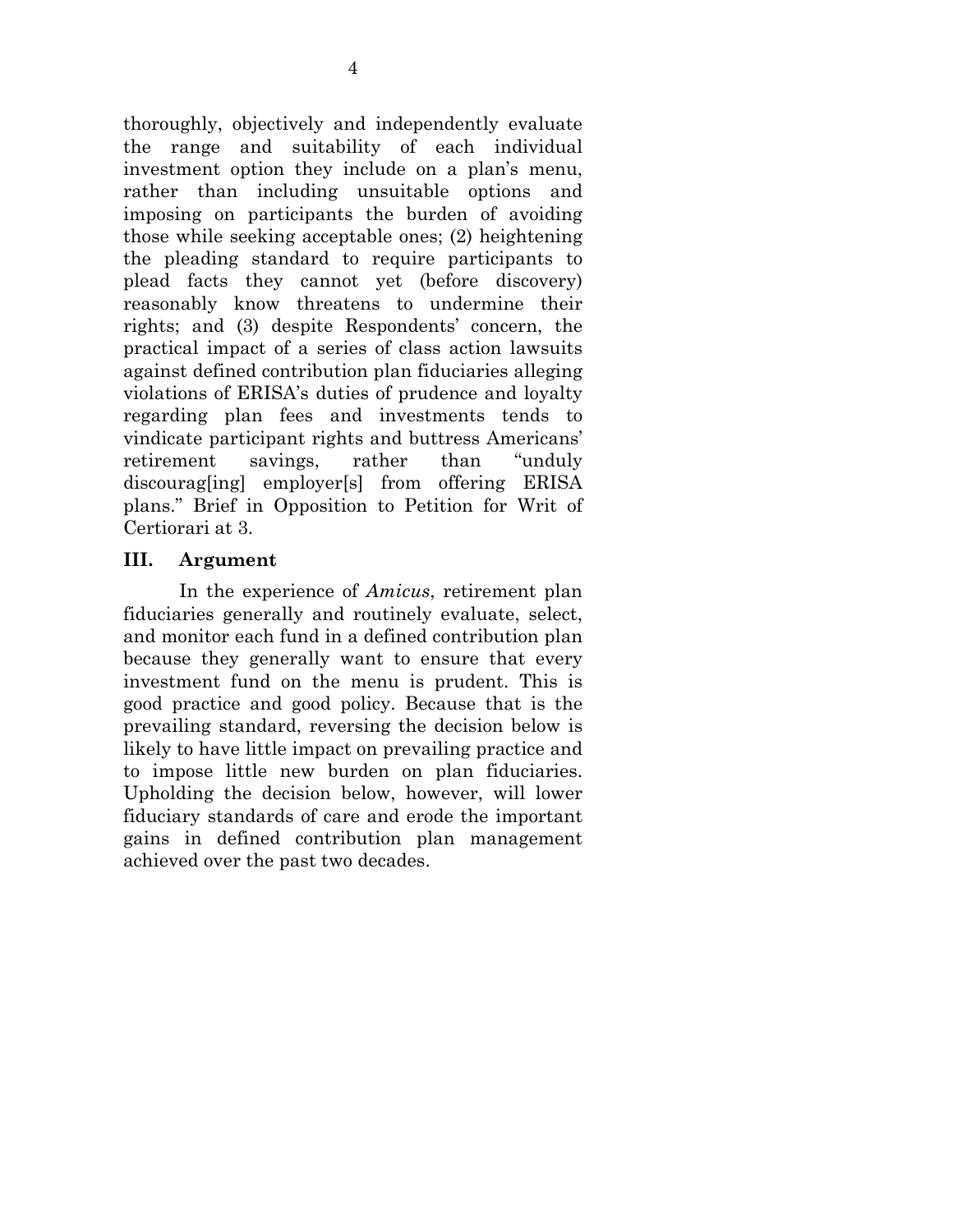Retirement plan participants count on plan fiduciaries to offer prudent investment options. Giving governing fiduciaries a "pass" on carefully evaluating all funds they place on a plan's menu, as long as some funds on the menu are reasonable, would eviscerate basic standards of investment due diligence. Excusing plan fiduciaries from thorough due diligence would harm plan participants and frustrate Congress' goal of preserving retirement plan assets.

The Seventh Circuit's decision also imposes on plan participants two unreasonable burdens: first, a burden of pleading facts about fiduciary process that are largely unknowable before discovery and second, a burden of due diligence in selecting among a menu of investment options that properly lies with plan fiduciaries. *Amicus* is concerned that applying a standard of pleading requiring participants to allege evidence concerning the details of the due diligence processes and practices of governing fiduciaries even before the benefit of extensive discovery would set an impossibly high standard at the pleadings stage. Such a requirement would effectively foreclose most plan participants, who are not plan insiders, from enforcing their legal rights to hold fiduciaries accountable for failing to act solely in their interest and with sufficient care, skill, prudence and diligence.

According to the Investment Company Institute, defined contribution retirement plans held approximately \$9 trillion in assets as of 2019 on behalf of more than 100 million active participants,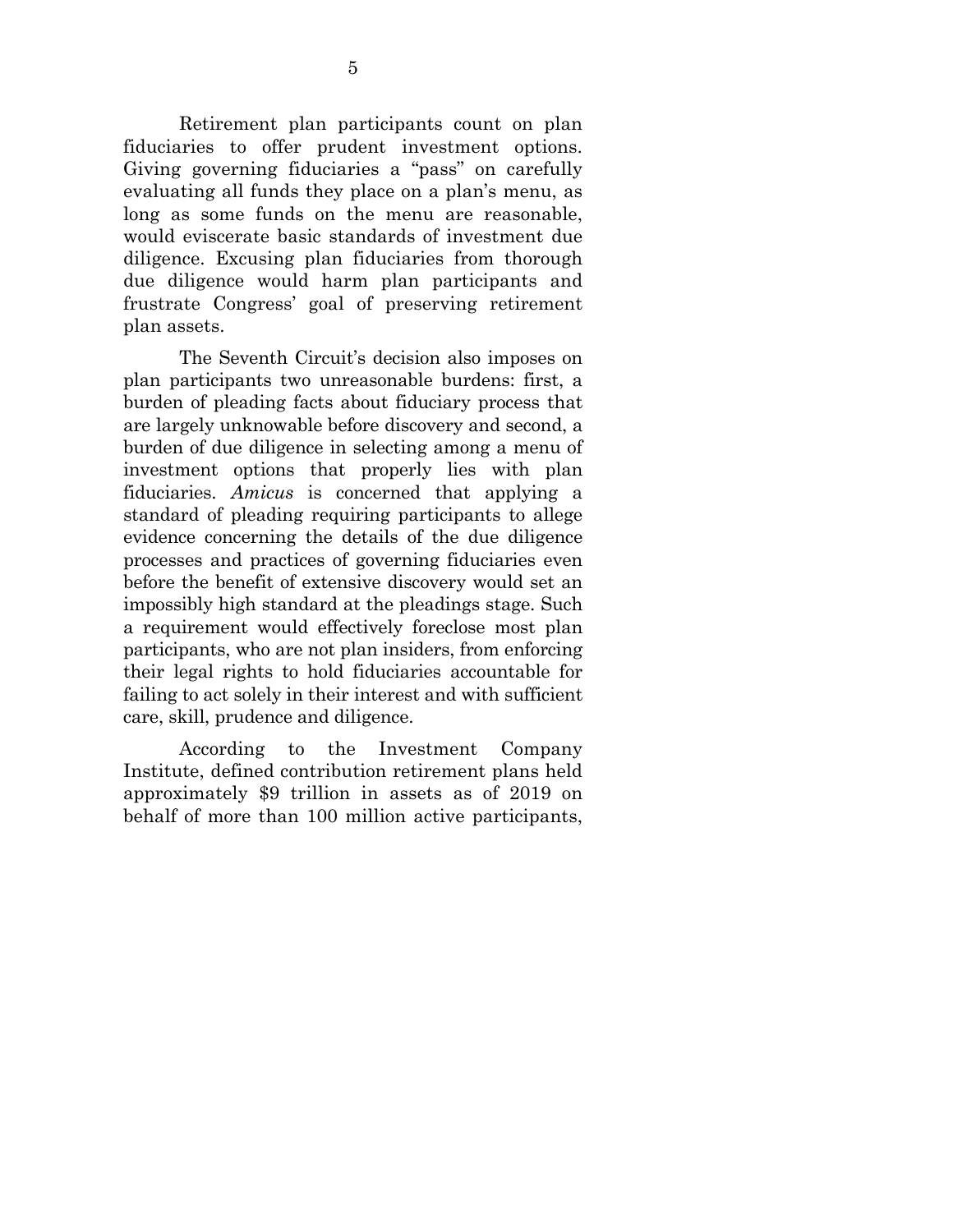former employees, and retirees.3 *Amicus* notes that these constituents tend to rely on plan fiduciaries to develop a suitable menu of investment options and over time, carefully to monitor and, as appropriate, replace those options when circumstances warrant. Participants also rely on plan fiduciaries to negotiate or otherwise establish arrangements with service providers such as asset managers and recordkeepers that are effective and reasonably-priced. Plan participants typically lack the investment expertise, technical resources, legal skills, and related capabilities necessary to thoroughly evaluate investment options and arrangements with service providers, particularly for plans as large as the ones involved here. They generally lack access to the meeting minutes, reports and related materials presented to the governing fiduciaries of their respective defined contribution plans and thus, do not know the particulars of whatever process of due diligence the fiduciaries employ (or fail to employ) when performing their duties.

<sup>3 &</sup>quot;The BrightScope/ICI Defined Contribution Plan Profile: A Close Look at 401(k) Plans, 2017", at 12 (Aug, 2020) (showing \$9.1 trillion in defined contribution assets in 2019), available at: https://www.ici.org/system/files/attachment s/pdf/20\_ppr\_dcplan\_profile\_401k.pdf (last visited Sept. 7, 2021); Vanguard, "How America Saves", at 7 (2020), available at: https://institutional.vanguard.com/ngiam/assets/pdf/has/ how-america-saves-report-2020.pdf (last visited Sept. 7, 2021).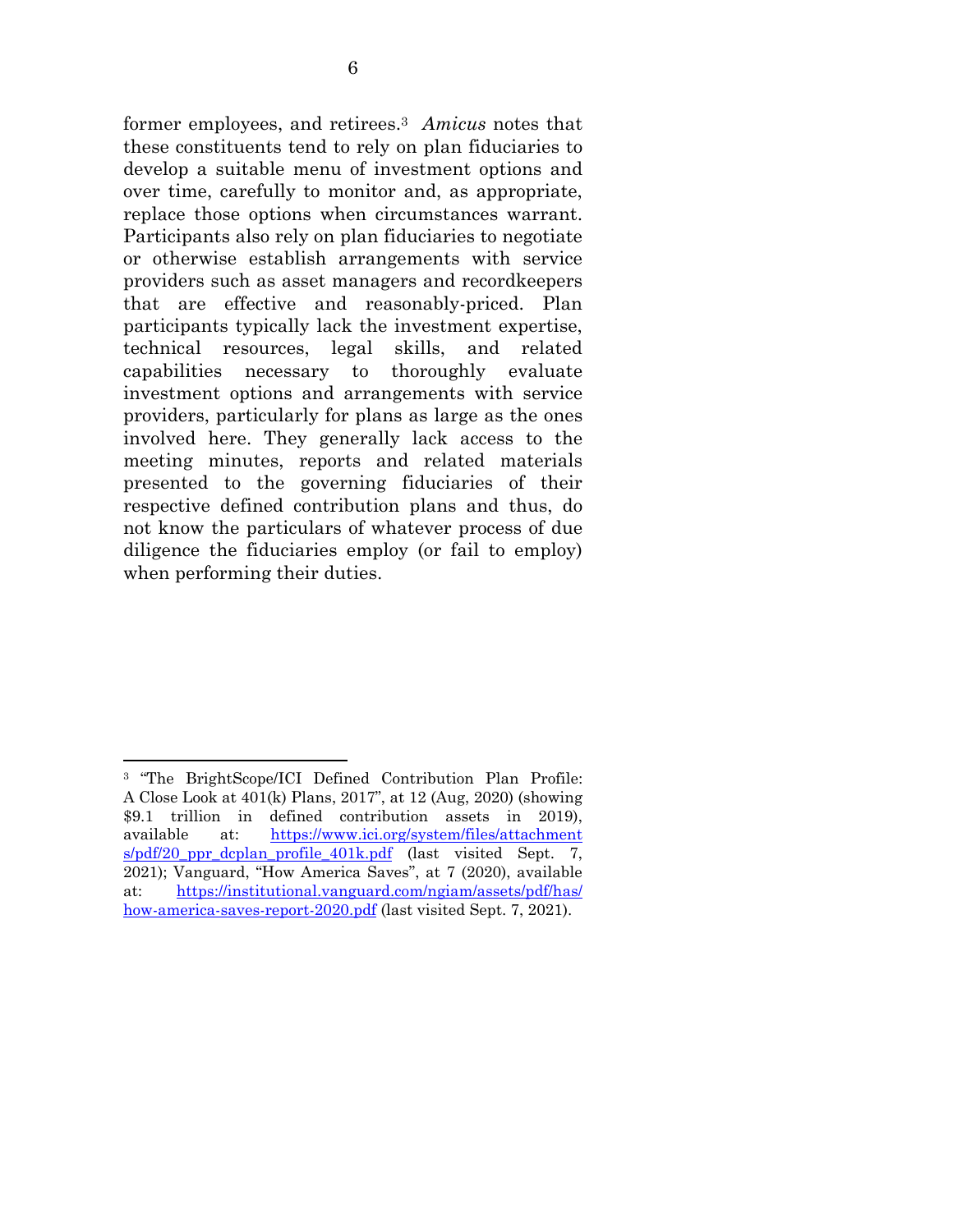**a. Governing fiduciaries following reasonable practice include only suitable investment options on a plan's investment menu and engage in careful comparison shopping and negotiation** 

*Thorough due diligence entails selecting, monitoring and periodically replacing investment funds and excluding unreasonable options.* 

Governing fiduciaries who adhere to reasonable investment practice carefully select, monitor, and periodically replace (as appropriate) all investment options offered as "Designated Investment Alternatives" in a defined contribution plan. Thus, when following prevailing practice, whichever options participants choose, the entire range of options has been diligently screened by the governing fiduciaries. Take, for instance, a plan with fifteen investment options, including a dozen the governing fiduciaries carefully and objectively selected. Reasonable practice does not countenance the fiduciaries throwing darts to select the last three, simply because some participants might sidestep them.

The Seventh Circuit concluded that because the Defendant fiduciaries offered a wide range of investment options, the allegation that some of the options were inappropriate did not state a claim of an ERISA violation. According to that Court, the wide range of options "eliminat[es] the claim that plan participants were forced to stomach an unappetizing menu." 953 F.2d 980, 991. However, this turns upside down the relative duties of fiduciaries and participants and misstates the issue.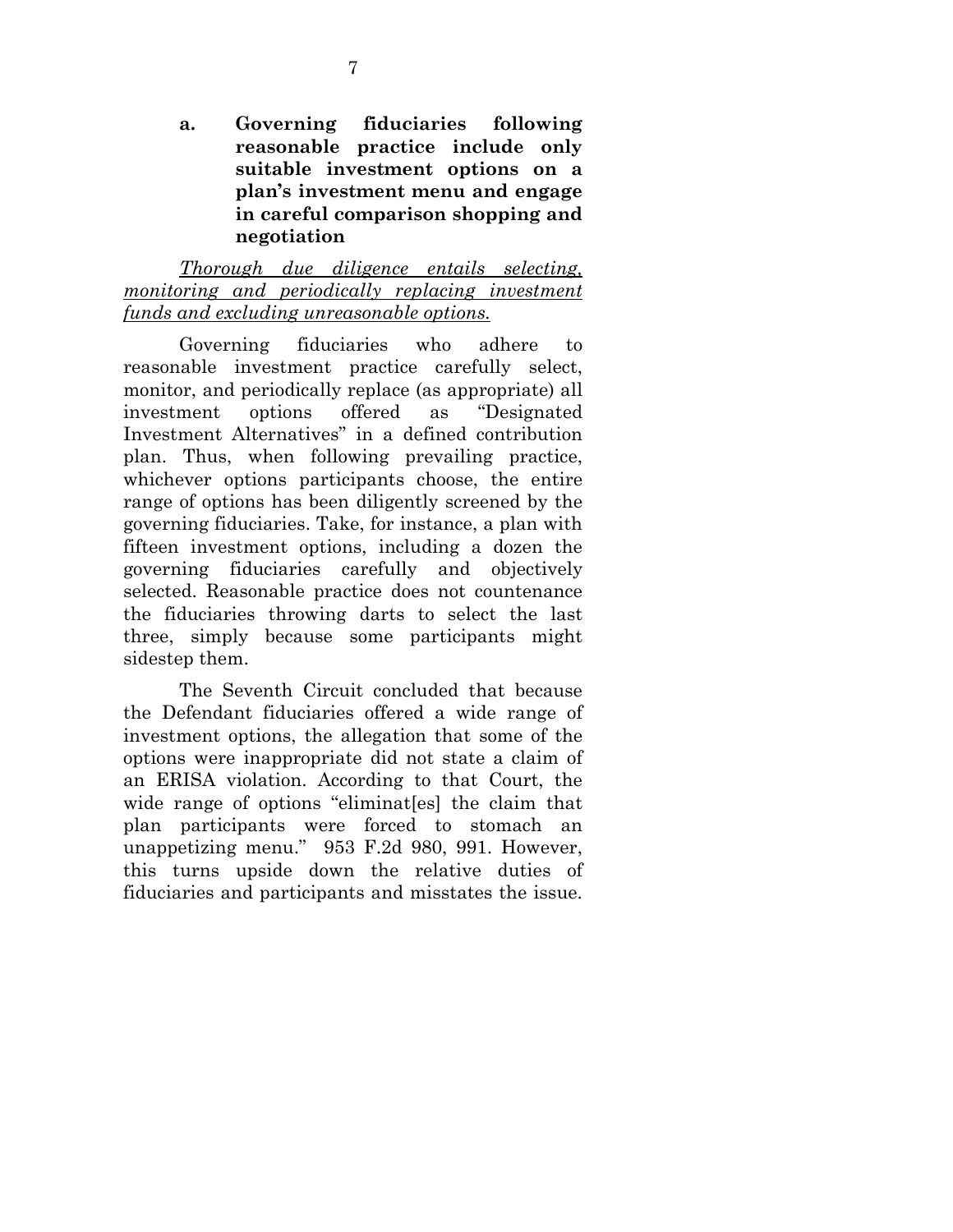If a restauranter offers a seafood buffet with contaminated oysters and clams, it is of little comfort to those who get food poisoning that by contrast, the lobster and crab were just fine.

In 1979, the Department of Labor (the "Department") issued a regulation spelling out that fiduciaries responsible for an investment portfolio are obligated to give "appropriate consideration" to the facts and circumstances relevant to each "particular investment," including the role that the investment decision plays in the overall portfolio. 29 C.F.R. 2550.404a-1. "Appropriate considerations" may include a multitude of factors, but core considerations of defined contribution plan fiduciaries include the risk-return expectations of the investment, as well as diversification and liquidity. Each individual investment must be "reasonably designed… to further the purposes of the plan." *Id*.

In *Amicus's* experience, defined contribution plan fiduciaries meet their investment obligations in various ways, generally revolving around carefully selecting and monitoring each fund offered on the plan's menu, taking into account investment performance, fees, and suitability. Guidance directed to fiduciaries reminds them that "[o]f all the responsibilities an investment committee will undertake, none is as important as the selection of investment options offered to plan participants."4 Fiduciaries making investment selections for defined contribution plans are trained that, "[t]he fund selection process should begin with a systematic

<sup>4</sup> Rocco DiBruno, BEST PRACTICES FOR 401(K) PLAN INVESTMENT COMMITTEES, Market Place Books, 2006, at p. 37.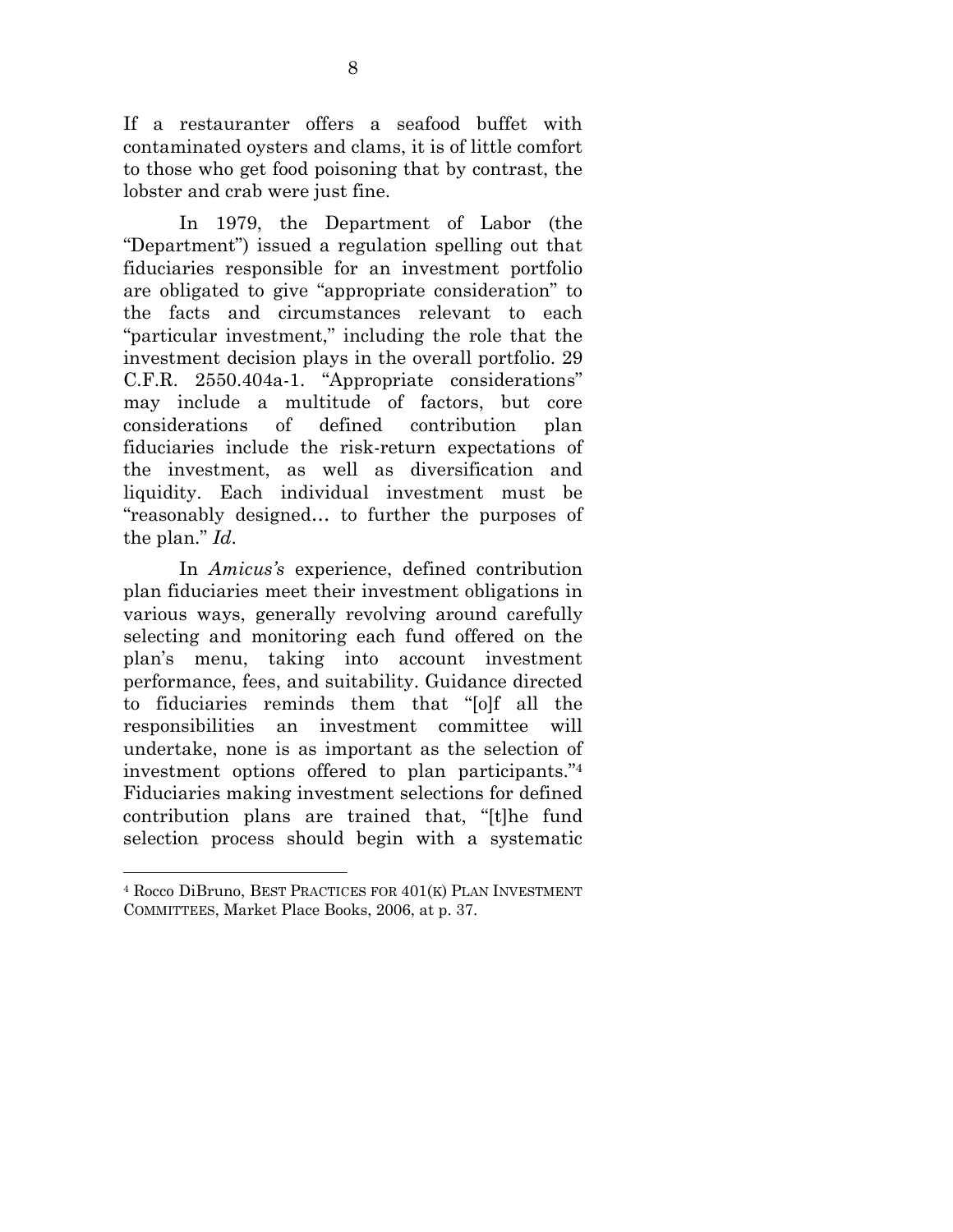screening process to identify the universe of funds that meet … specific criteria" and that the criteria should focus on "past performance, expense ratio, and volatility."5 They are also trained to monitor investments and fees, regularly and take "appropriate action" if performance lags compared to "other comparable investment vehicles."6

 In sum, diligence with respect to each fund is the prevailing standard, meaning prudent plan fiduciaries would not face additional burdens and costs if the decision below is reversed. The alternative, littering an investment menu with funds that the governing fiduciaries have not carefully vetted, and which pose a trap for unwary, less wellinformed participants, is not acceptable and would do much to erode participants' retirement security.

## *Carefully considering investment costs to participants.*

One obvious aspect of a fiduciary's investment role is to select investment funds which, under all the circumstances, are less costly to participants than comparable alternatives. Thus, if the net economic cost to a participant is lower with an institutionally-priced share class of a given mutual fund than a retail-priced class in the same fund, reasonable practice (and common sense) call for the fiduciary to select that lower-cost share class.7

<sup>5</sup> *Id*. at 39–41.

<sup>6</sup> *Id*. at 42.

<sup>7</sup> Depending on the exact circumstances, the net economic cost to a participant of a plan that adopts a revenue sharing arrangement that employs a retail fund with a higher gross expense ratio may be more or less costly than a hard dollar arrangement using an institutional fund with a lower expense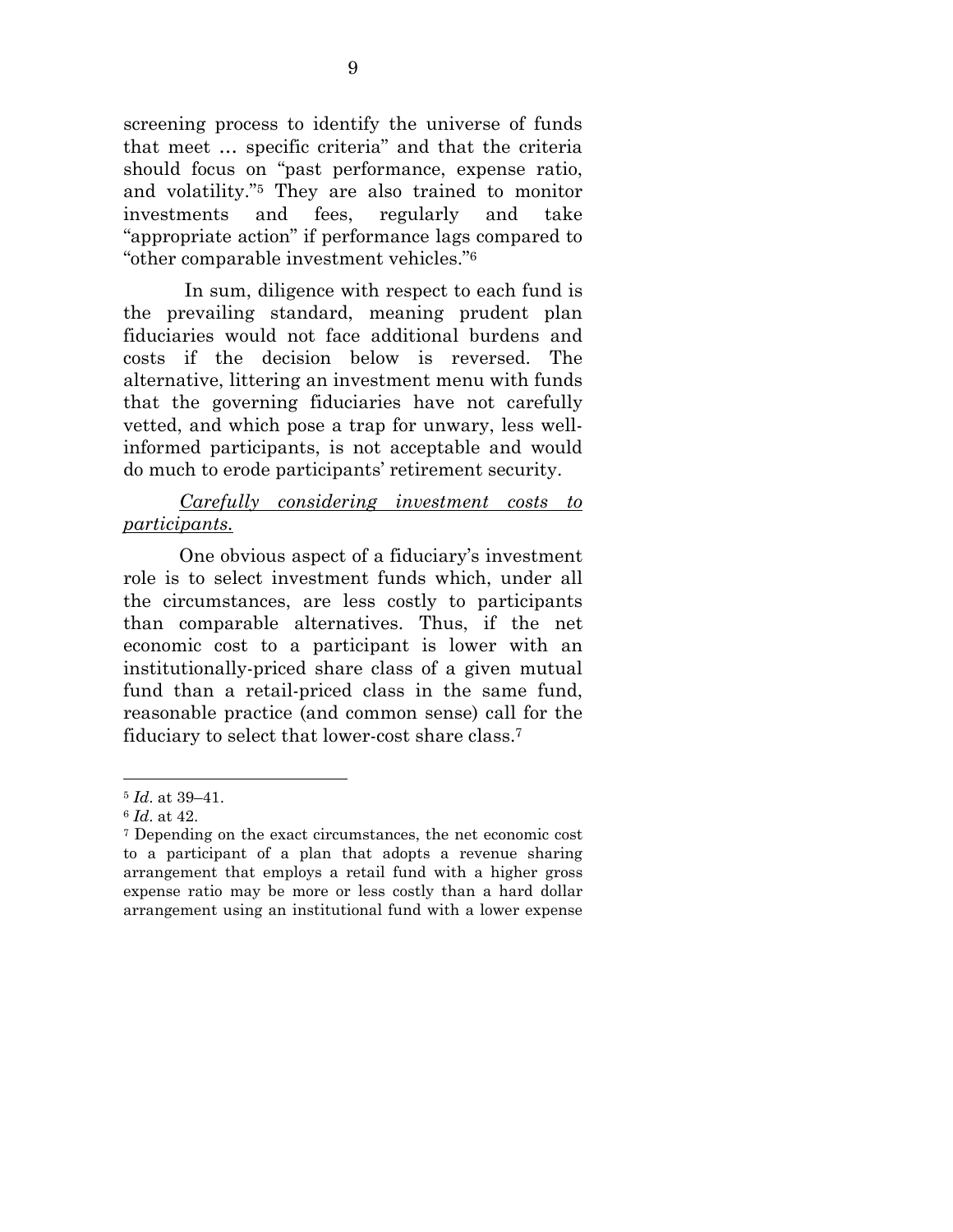Investment industry literature stresses the impact of costs. In the context of participant-directed plans, the Department of Labor has long recognized the "cumulative effect on fees and expenses on retirement savings can be substantial;" that investment fees are by far the largest component of plan fees and expenses; that fiduciaries should "[b]e aware that higher investment management fees do not necessarily mean better performance"; and that active asset management generally entails higher fees than passive management.8 Similarly, the leading mutual fund research firm, Morningstar, recognizes that, "[p]rice is one of the best predictors of a fund's future returns. That's because a fund's costs come right off the top of its total returns."9

#### *Fiduciary Practice and Comparison Shopping*

Another obvious aspect of a fiduciary's investment role is what might be called a duty of comparison shopping, i.e., a duty to carefully, thoroughly, and objectively evaluate competing

ratio. Whether the governing fiduciaries have conducted a thorough and sound evaluation of the net economic impact on participants of those two different types of arrangements considering all relevant facts, with appropriate lines of analysis and input from qualified experts—can be determined only after discovery.

<sup>8</sup> *See "Understanding Retirement Plan Fees and Expenses"*, Department of Labor, at 2, 4, 6, 9 (Dec. 2011) ("*Understanding Fees*"), *available at* https://www.dol.gov/sites/dolgov/files/ebsa/ about-ebsa/our-activities/resource-center/publications/under

standing-retirement-plan-fees-and-expenses.pdf (last visited Sept. 7, 2021).

<sup>9</sup> Karen Wallace, *Key Factors for Evaluating Mutual Funds*, Morningstar.com (July 30, 2020) ("Morningstar Key Factors"), available at https://www.morningstar.com/articles/990067/ keyfactors-for-evaluating-mutual-fund (last visited Sept. 7, 2021).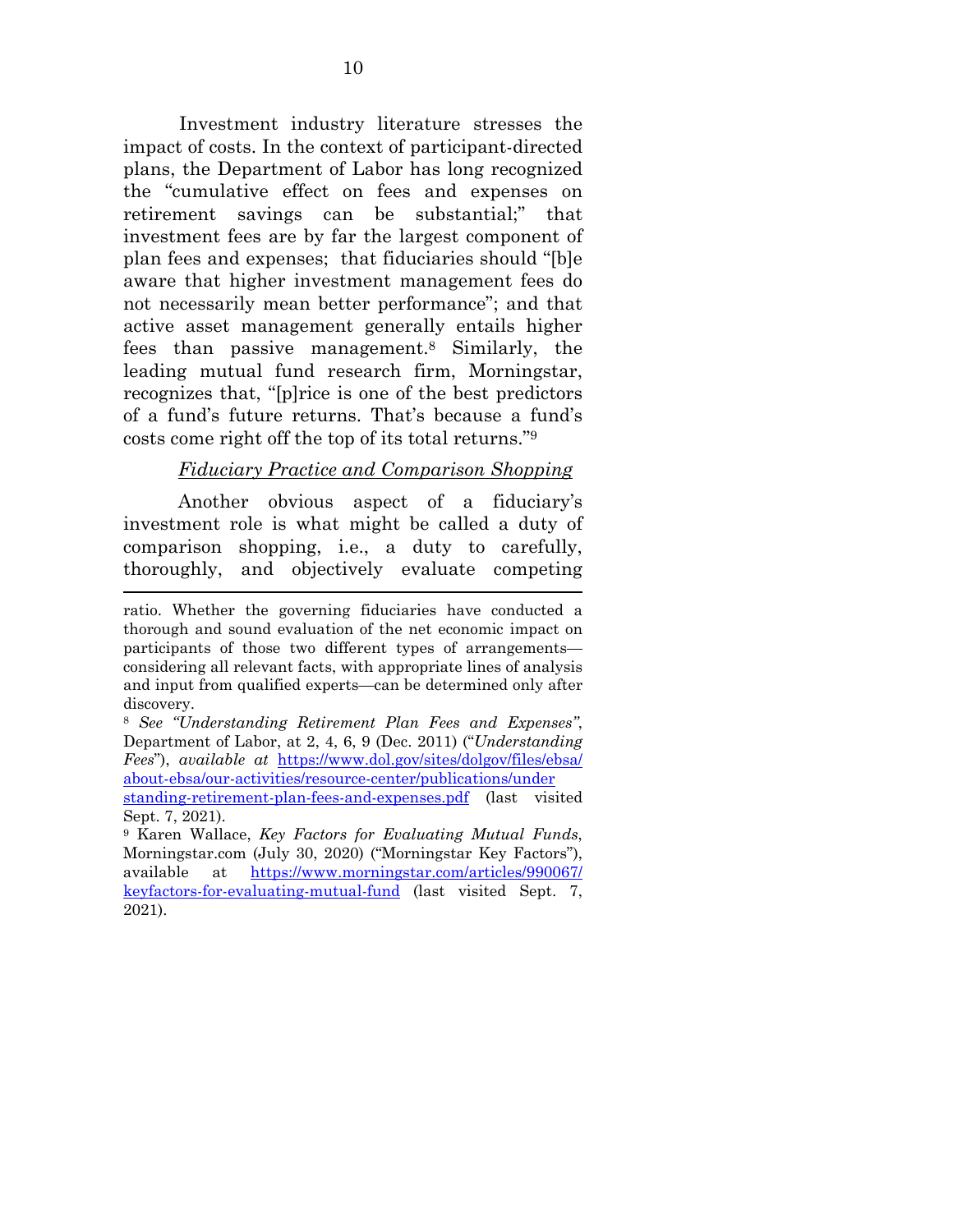investment funds in the marketplace before selecting one for a plan's investment menu. This is not only a matter of common sense and common practice; it is also recognized by the Chartered Financial Analyst Institute—the widely-recognized professional organization for the institutional investment industry.

The CFA Institute's published standards of conduct emphasize the importance of thorough research and investigation, attentiveness to facts and objectivity in investment due diligence.10

 The CFA "Standards of Professional Conduct" state, in pertinent part:

*I. PROFESSIONALISM* 

*…………* 

*B. Independence and Objectivity. Members and Candidates must use reasonable care and judgment to achieve and maintain independence and objectivity in their professional activities.* 

# *III.DUTIES TO CLIENTS*

*A. Loyalty, Prudence, and Care. Members and Candidates have a duty of loyalty to their clients and* 

<sup>10</sup> *CFA Standards of Practice Handbook*, CFA Institute at 8–10 (11th ed. 2014) ("CFA Handbook"), *available at* https://www.cfainstitute.org/-/media/documents/code/codeethics-standards/standards-practice-handbook-11th-ed-eff-July-2014-corr-sept-2014.ashx (last visited Sept. 7, 2021). Many investment consultants who advise substantial 401(k) plans and individuals who serve on the investment committees of some especially large 401(k) plans, are CFA charterholders.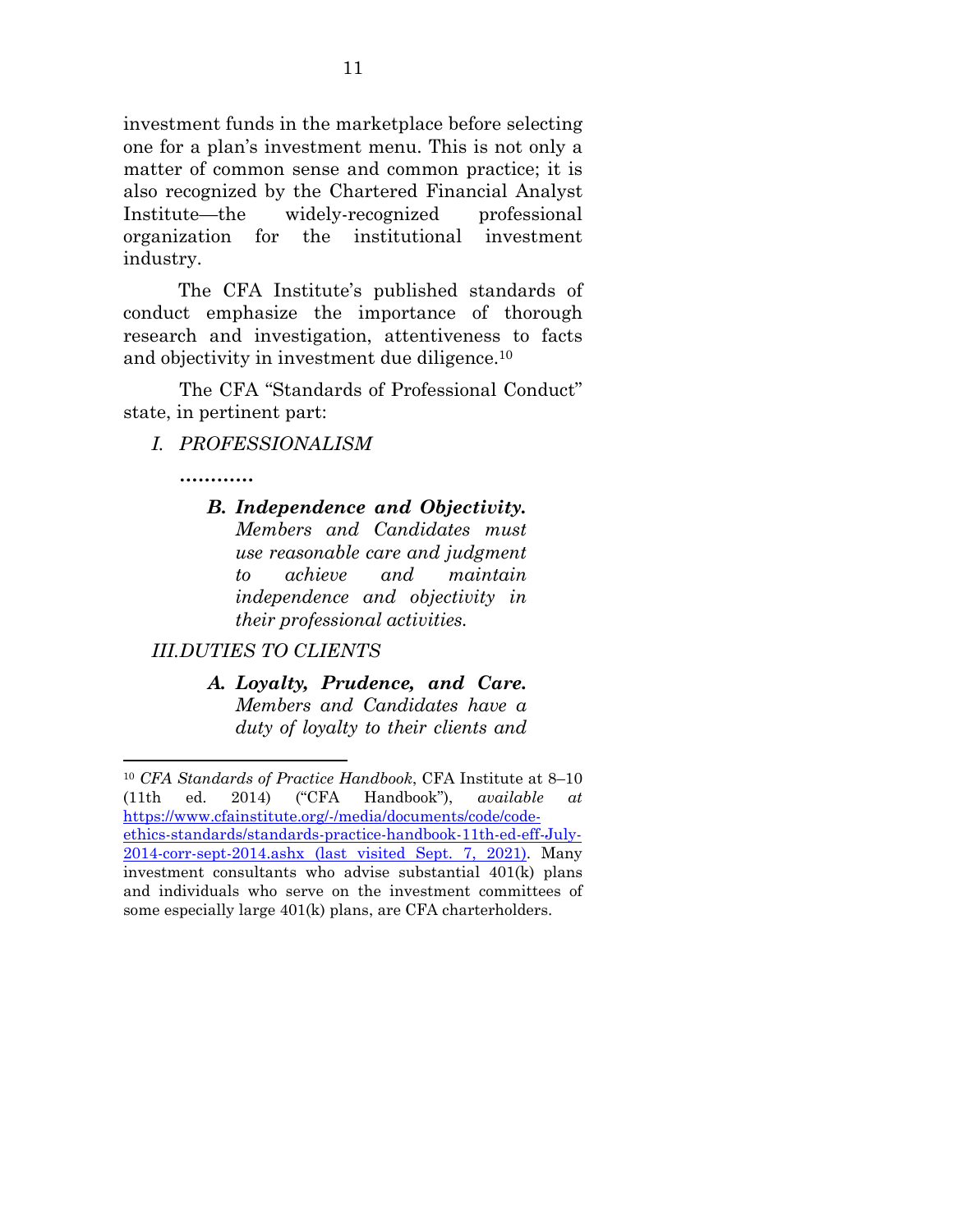*must act with reasonable care and exercise prudent judgment. Members and Candidates must act for the benefit of their clients and place their clients' interests before their employer's or their own interests.*

- *V. INVESTMENT ANALYSIS, RECOMMENDATIONS, AND ACTIONS*
	- *A. Diligence and Reasonable Basis. Members and Candidates must:* 
		- *1. Exercise diligence, independence, and thoroughness in analyzing investments, making investment recommendations, and taking investment actions.*
		- *2. Have a reasonable and adequate basis, supported by appropriate research and investigation, for any investment analysis, recommendation, or action.11*

Based on *Amicus's* considerable experience, the duty of comparison shopping applies not only to selecting and monitoring investment funds for a defined contribution plan; it also applies to fiduciary decision-making when selecting a recordkeeper for

<sup>11</sup> *See* CFA Handbook at 8–10.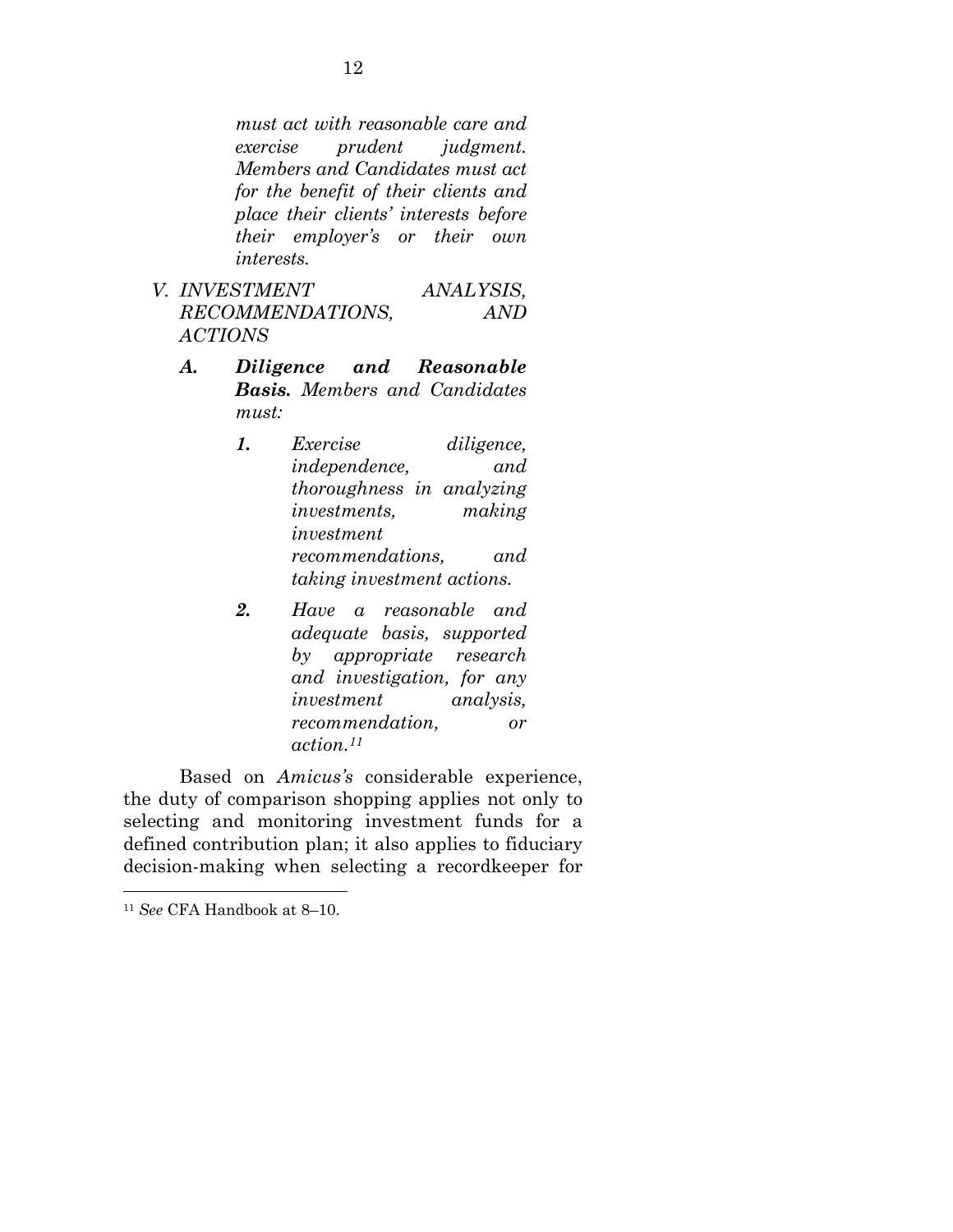such a plan. When selecting a recordkeeper, this process often takes form in preparing a thorough written request for proposals; issuing it to a range of competitive candidates; carefully evaluating the responses; arriving at a "short list" of candidates; recommending finalists; and ultimately, the governing fiduciaries making their final selection.

### *Negotiating contractual terms*

The fiduciary's duties concerning selection of a recordkeeper includes negotiating suitable contract terms, such as fees and expenses. Especially with plans that have substantial assets, such as the billions of dollars' worth of assets in the Northwestern plans involved here, the fiduciaries generally have substantial negotiating power and do not hesitate to use it. This may include negotiating not only fees and costs, but also the terms of add-ons that the recordkeeper candidate wants and the plan's governing fiduciaries may or may not prefer. In *Amicus's* experience, even with modest-sized participant-directed plans, governing fiduciaries may succeed in negotiating more flexibility than the service provider wants. For instance, *Amicus's* firm advised a plan with only \$50 million in assets that adopted a bundled arrangement with a service provider that offered an attractive overall fee if—and supposedly only if—the plans' investment options were limited to that provider's investment funds. In fact, *Amicus* assisted the governing fiduciaries in successfully negotiating to include a third-party fund, while still maintaining the same overall fee arrangement.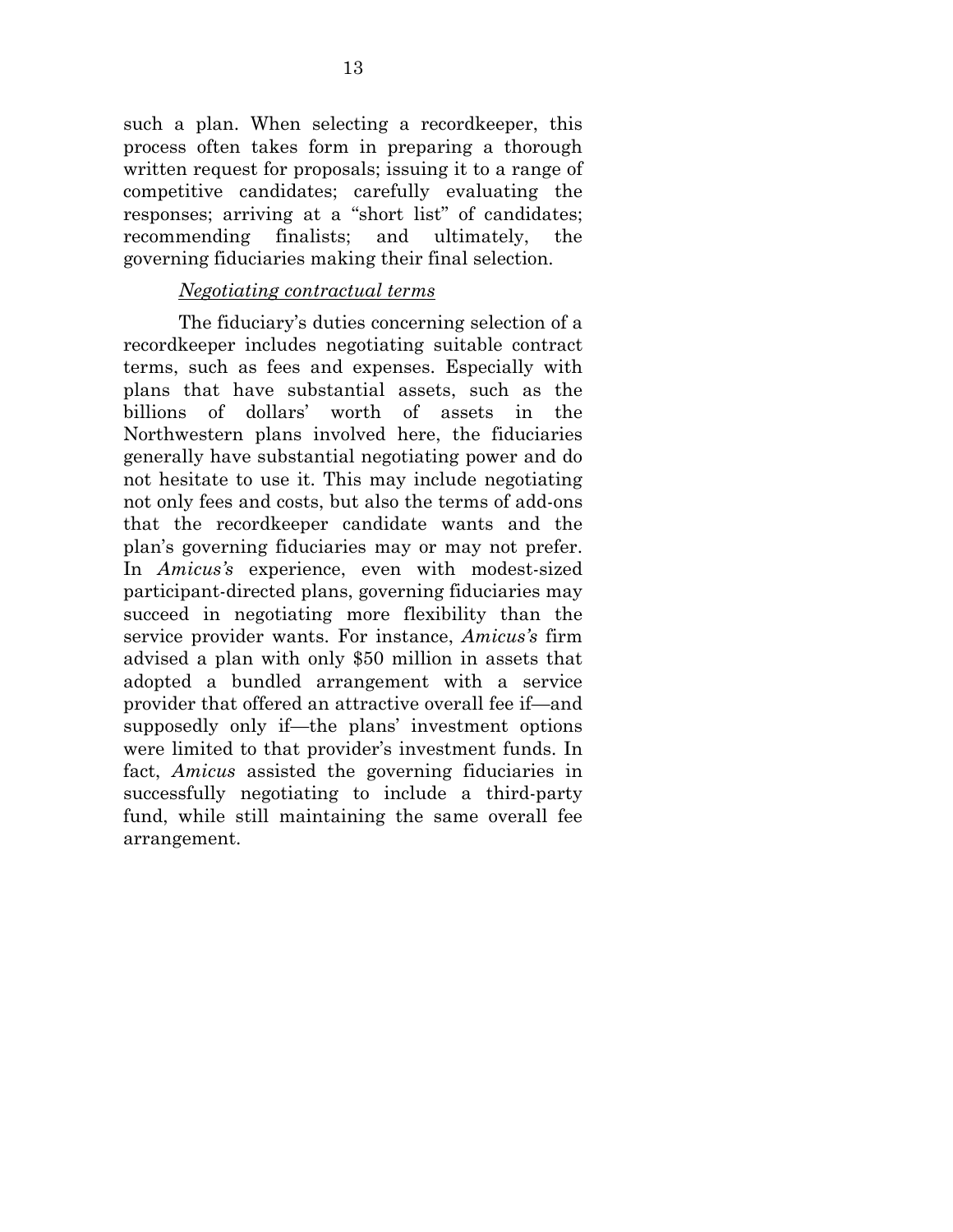**b. At the pleading stage, participants cannot reasonably know details concerning the processes and due diligence that the governing fiduciaries employed (or failed to employ) in reaching their decisions** 

As previously explained, determining whether a fiduciary has met or failed to meet reasonable standards of due diligence turns essentially on her conduct, rather than the substance of her final decision. Even if a blindfolded person hits the bull'seye on a target, that hardly means she used a satisfactory process for achieving that result.

The foregoing discussion about the process for selecting and monitoring investment funds, comparative shopping and negotiation, all revolve around the *procedures* governing fiduciaries use rather than the resulting *substantive* outcomes. At the pleading stage, even assuming participants know the identity of the funds, administrative arrangements and the cost structures of both, participants cannot reasonably be expected to know the details of whatever process the governing fiduciaries employed or failed to employ in arriving at those results.

In Northwestern's case, the Seventh Circuit concluded that "[g]iven the favorable terms and attractive offerings of the Traditional Annuity, it was prudent for Northwestern to accept conditions that would ensure the Traditional Annuity remained available to participants." 953 F.3d at 989. However, in reaching that conclusion, the Court leap-frogged a host of issues concerning the (mis)conduct of the plans' governing fiduciaries. How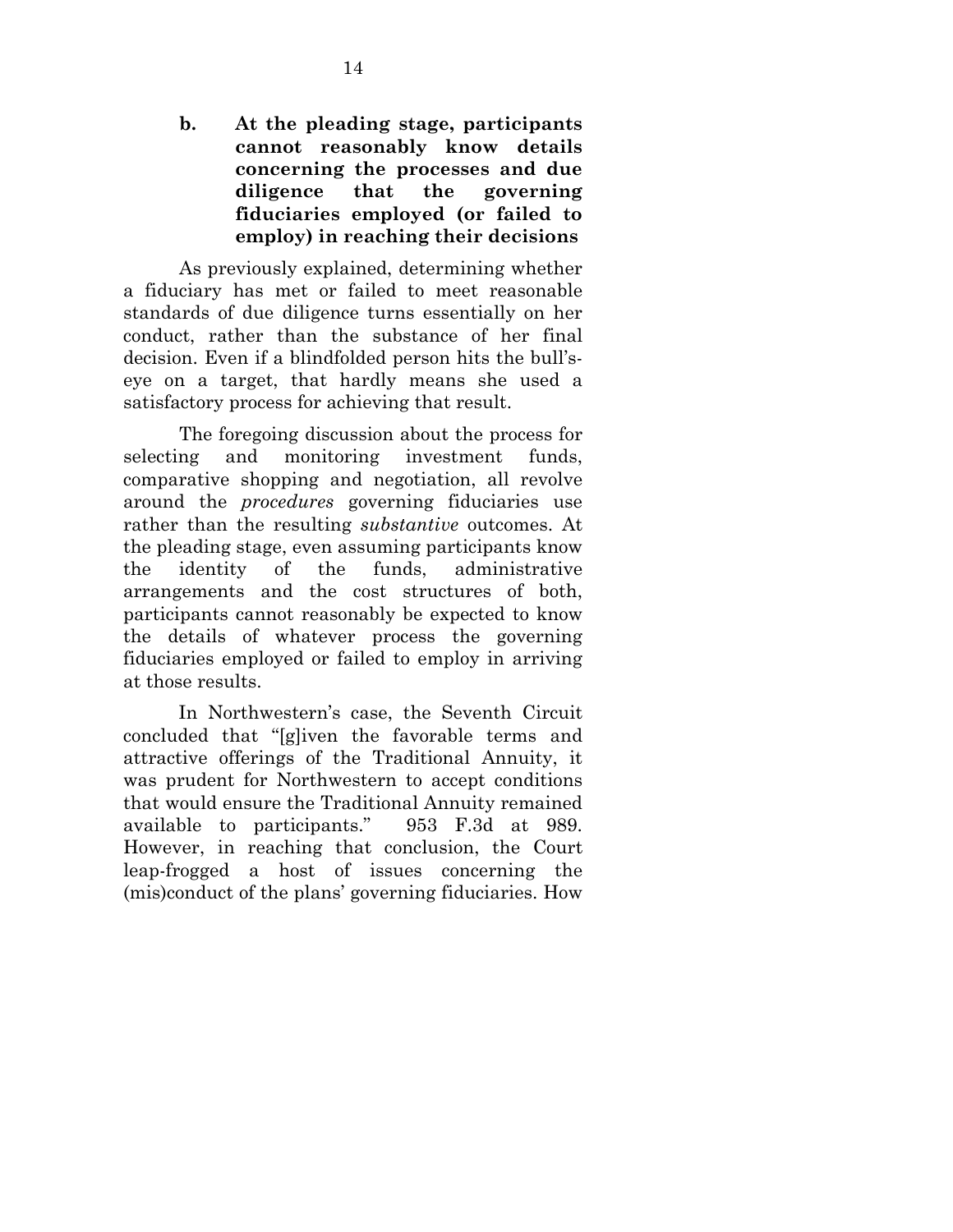thoroughly did the fiduciaries analyze and understand the terms of the Traditional Annuity and the Stock Fund, and how they compared to other products available in the marketplace? What analysis of those other products did the Northwestern fiduciaries undertake, using what resources and lines of analysis? What efforts did they make to negotiate adjustments to the conditions that TIAA-CREF sought? From a practical perspective, without answers to these and related questions, it is impossible to determine the sufficiency of the processes and due diligence of the Northwestern fiduciaries employed.

> **c. Awareness of the risks of class action litigation encourages governing fiduciaries and their advisers to take special care in performing their duties**

Beginning around 2006, class action litigation turned a spotlight on defined contribution plan fees and fiduciary oversight. Over the last fifteen years, dozens of lawsuits have been filed against fiduciaries for large plans alleging excessive plan fees, many settling for tens of millions of dollars and several going to trial, with outcomes for and against the plaintiffs. In 2019, ERISA fiduciary breach settlements and judgments concerning 401(k) plans and 403(b) plans totaled \$193 million.12 While this may sound like a large sum, in context, it is not. There were approximately \$8.8 trillion in 401(k) and

<sup>12</sup> Jacklyn Wille, "ERISA Class Settlements Rebounded to \$449 Million In 2019", Bloomberglaw.com (Dec. 26, 2019), available at https://news.bloomberglaw.com/employee-benefits/ erisa-class-settlements-rebounded-to-449-million-in-2019 (last visited Sept. 7, 2021).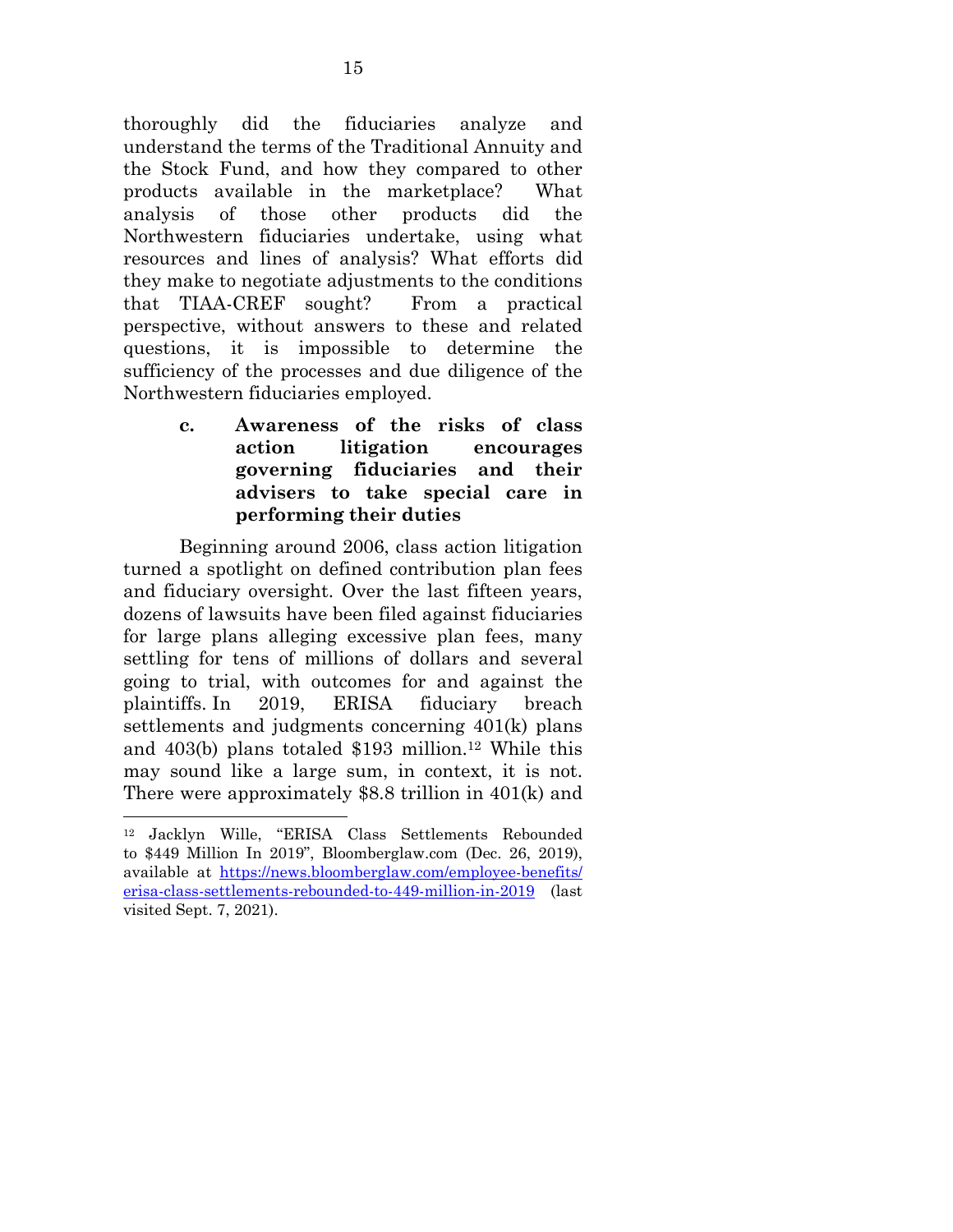403(b) styled defined contribution plans that year (now \$9.9 trillion) and over 100 million workers and retirees participating in those plans.13 In other words, the aggregate value of settlements and judgments in 2019—a record high—was less than \$2.00 per participant account.

Since fiduciary breach litigation gained prominence in 2006, performance of defined contribution plans has markedly improved. Prior to 2006, the returns of defined contribution plans, like 401(k) plans and 403(b) plans, trailed that of traditional defined benefit pension plans by an average of 1.8 percentage points per year.14 After 2006, the difference narrowed to 0.46 percentage points. The 1.34 percentage point improvement on \$9.5 trillion in defined contribution plan assets represents an increase of more than \$100 billion

<sup>13</sup> U.S. Government Accountability Office, "Defined Contribution Plans: Federal Guidance Could Help Mitigate Cybersecurity Risks in 401(k) and Other Retirement Plans", GAO-21-25 published Feb. 11, 2021, available at https://www.gao.gov/products/gao-21-25 (last visited Sept. 7, 2021); Investment Company Institute ("ICI"), 2021 Investment Company Fact Book at 182, available at https://www.ici.org/system/files/2021-05/2021\_factbook.pdf (last visited Sept 7, 2021), Congressional Research Service, "U.S. Retirement Assets in 2020", (May 6, 2021), available at https://www.everycrsreport.com/files/2021-05-06\_IN11659\_6f14 a45b140bf1f601972f2972ec5e5846c79b82.pdf (last visited Sept. 7, 2021); ICI, "Retirement Assets Total \$35.4 Trillion in First Quarter 2021", (June 16, 2021), available at https://www.ici.org/statistical-report/ret\_21\_q1 (last visited Sept. 7, 2021)

<sup>14</sup> CEM Benchmarking, Inc., "Defined Contribution Plans Have Come a Lone Way!", at 1 (Feb, 2018), available at: https://www. cembenchmarking.com/research/DC\_plans\_have\_come\_a\_long\_ way.pdf (last visited Sept 7, 2021).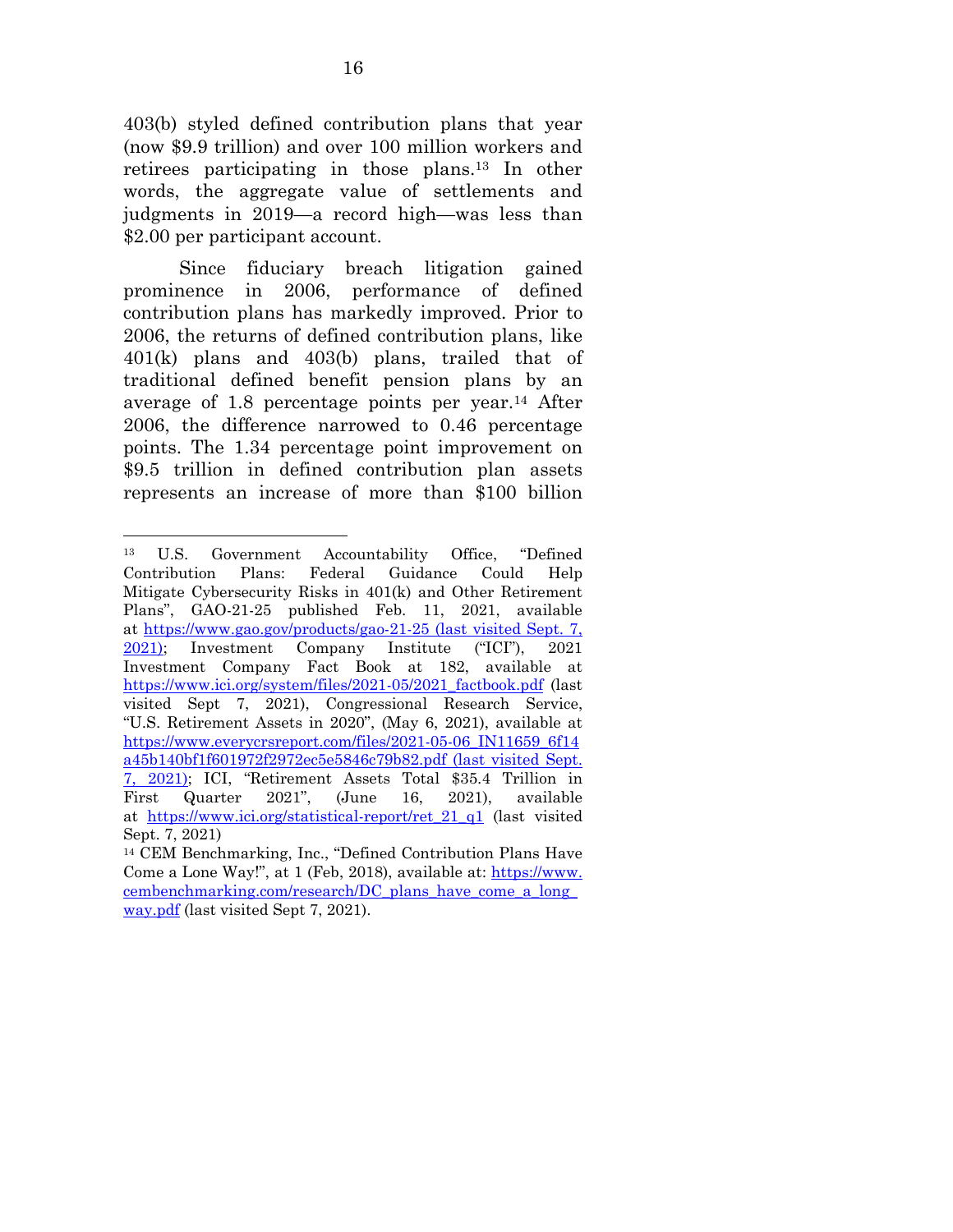*annually* across all 401(k) and 403(b) plans—an average of approximately \$1,000 *per account*. As Petitioner notes, the Department has explained that a lower return of 1 percentage point per year can reduce an employee's account balance at retirement by 28%. Petitioner Brief at 7, citing *DOL, A Look at 401(k) Plan Fees*. Given that performance improvements exceed 1% annually, the evidence suggests to *Amicus* that providing meaningful opportunities for defined contribution fiduciary breach litigation plays an important role in improving America's retirement landscape.

In addition to improved performance, fees have come down sharply. In 2006, New England Pension Consultants, LLC ("NEPC") conducted a survey of defined contribution plans and found average record-keeping fees were \$118 per plan participant and the median plan weighted average expense ratio was 57 basis points.15 In 2014, the same NEPC survey found the median perparticipant record-keeping fees were \$70 and the median plan-weighted average expense ratio was 49 basis points.16 In other words, record-keeping fees have declined 40% since 2006 and total plan fees have declined by 14%. The improvements in performance and fees far outstrip any costs associated with class actions brought to enforce § 404 of ERISA.

<sup>15 &</sup>quot;NEPC 2014 Defined Contribution Plan & Fee Survey: What Plan Sponsors Are Doing Now", at 1–3 (Oct. 2014), available at: https://cdn2.hubspot.net/hubfs/2529352/Blog/2014\_10\_nepc\_201 4\_defined\_contribution\_plan\_and\_fee\_survey-\_what\_plan\_ sponsors\_are\_doing\_now.pdf (last visited Sept. 7, 2021) <sup>16</sup> *Id*. at 3.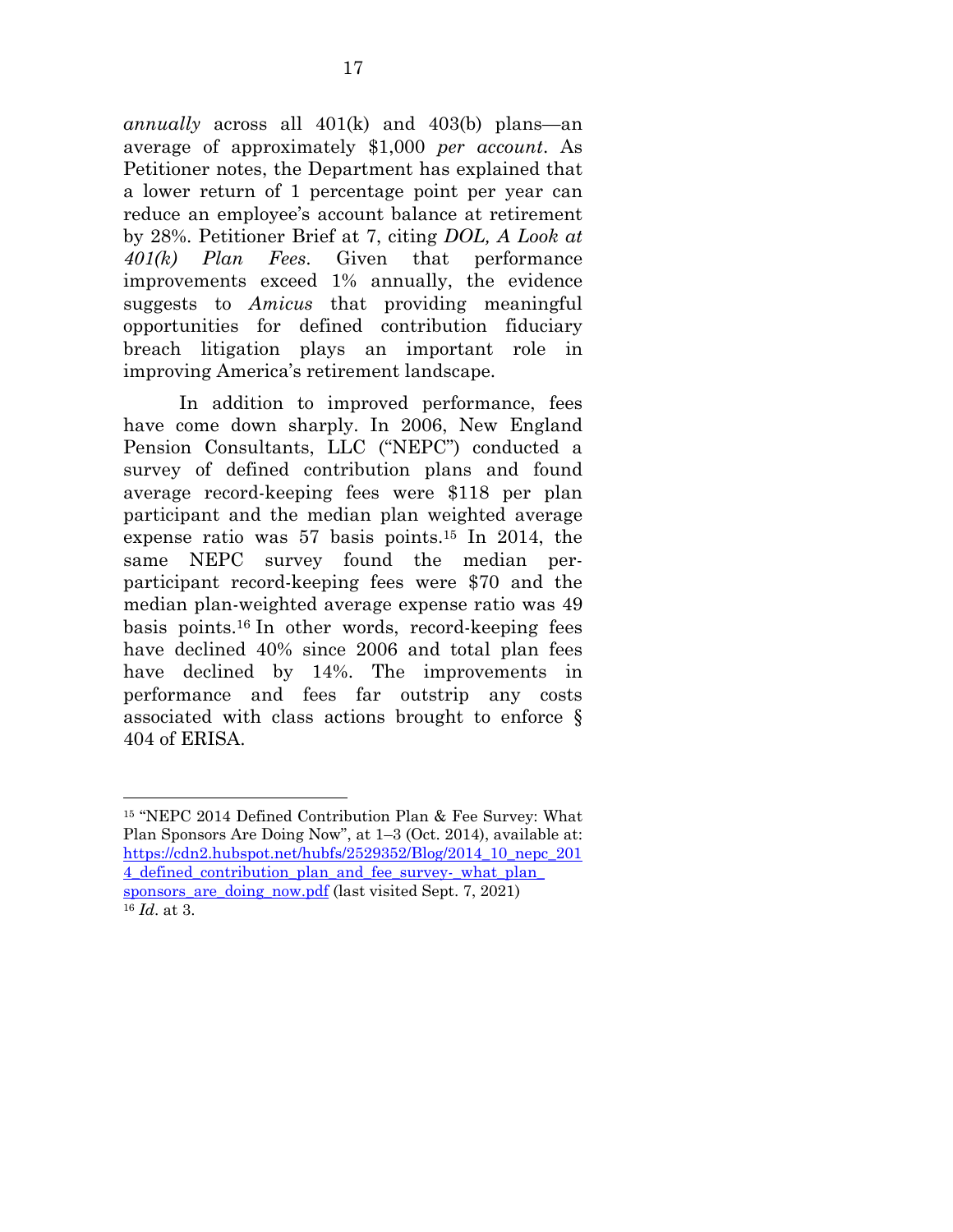Litigation is frequently identified as one of the leading reasons for the improvements in defined contribution plan performance and fees since 2006.17 In the experience of *Amicus*, governing fiduciaries and their advisers—consultants and lawyers alike are keenly aware of the issues and types of (mis)conduct that may spur class action litigation, and this often motivates them to carefully perform their duties. In *Amicus's* practice, a wide range of plan sponsors, governing fiduciaries and the financial services community have monitored fee litigation closely from the moment the first of these cases was filed in 2006. Consultants and lawyers have emphasized in the years since that conflict-free, regular scrutiny of fees is critical to avoiding suit. Several ERISA legal conferences each year devote substantial time to fee litigation.

*Amicus* believes awareness of the risk of class action litigation and sensitivity to the issues such litigation often involves, enhances the care of governing fiduciaries. It is *Amicus's* view that, rather than an impediment to retirement security or a cause for "unduly discourage[ing] employers from offering ERISA plans," such litigation is, on balance, a positive factor contributing to retirement security.

Indeed, as a leading, independent retirement plan research center wrote, "the greater scrutiny by plaintiff attorneys in 401(k) litigation" has yielded "increased visibility of all plan fees" and a "clear benefit of the increased transparency is lower fees."18

<sup>17</sup>Brief of Cambridge Fiduciary Services LLC as *Amicus* Curiae in Support of Petitioners, *Tibble v. Edison Int'l*, 2014 WL 7166530 (Dec. 9, 2014).

<sup>18</sup> George S. Mellman & Geoffrey T. Sanzenbecher, "401(k) Lawsuits: What Are The Causes and Consequences?", Center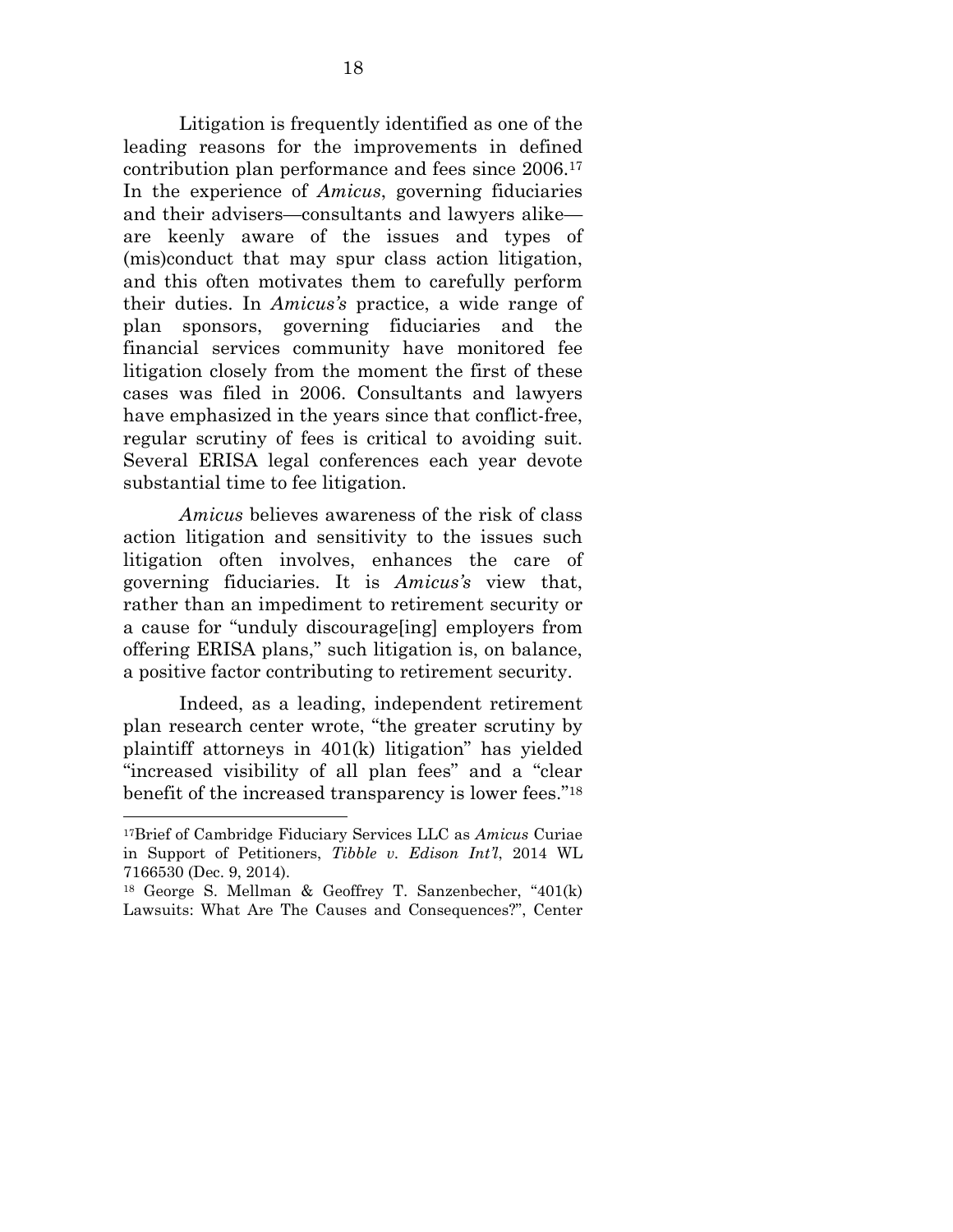From 2000 to 2016, investment fees in 401(k) plans declined from 77 basis points to 48 basis points—a decline of 37.5%.19 And recordkeeping fees declined by approximately 19% during the same period.20 "Thus, it appears that fees have declined across the board, so plan participants are receiving a higher proportion of the total returns on their investments."21 Lawsuits attacking defined contribution plan fees "have been accompanied by an increase in the use of passive investment options and a fall in investment and administrative fees and it does not seem unreasonable to assume that the threat of litigation plays a role." *Id.* 

Respondents have expressed concern that fiduciary breach litigation discourages employers from offering 401(k) and 403(b) plans, but the evidence is to the contrary. Defined contribution plans today represent a greater percentage of America's total retirement assets than they did before litigation began. More employers offer such plans and more participants are utilizing them.<sup>22</sup> In addition, the total combined contribution rate—the percentage of salary employees and employers contribute into their defined contribution plans each year—has increased since litigation in the field began.23

for Retirement Research, Boston College (May 2018, No. 18-8), at 5, available at: http://crr.bc.edu/wp-content/uploads /2018/04/IB\_18-8.pdf (last visited Sept. 7, 2021). <sup>19</sup> *Id.*, Figure 5. <sup>20</sup> *Id.* at 6. 21 *Id.*

<sup>22</sup> *Id*. at 2.

<sup>23</sup> J. Poterba, S. Venti & D. Wise, "Rise of 401(k) Plans, Lifetime Earnings, And Wealth at Retirement", Nat'l Bureau of Economic Research, at 22 (May, 2007), available at: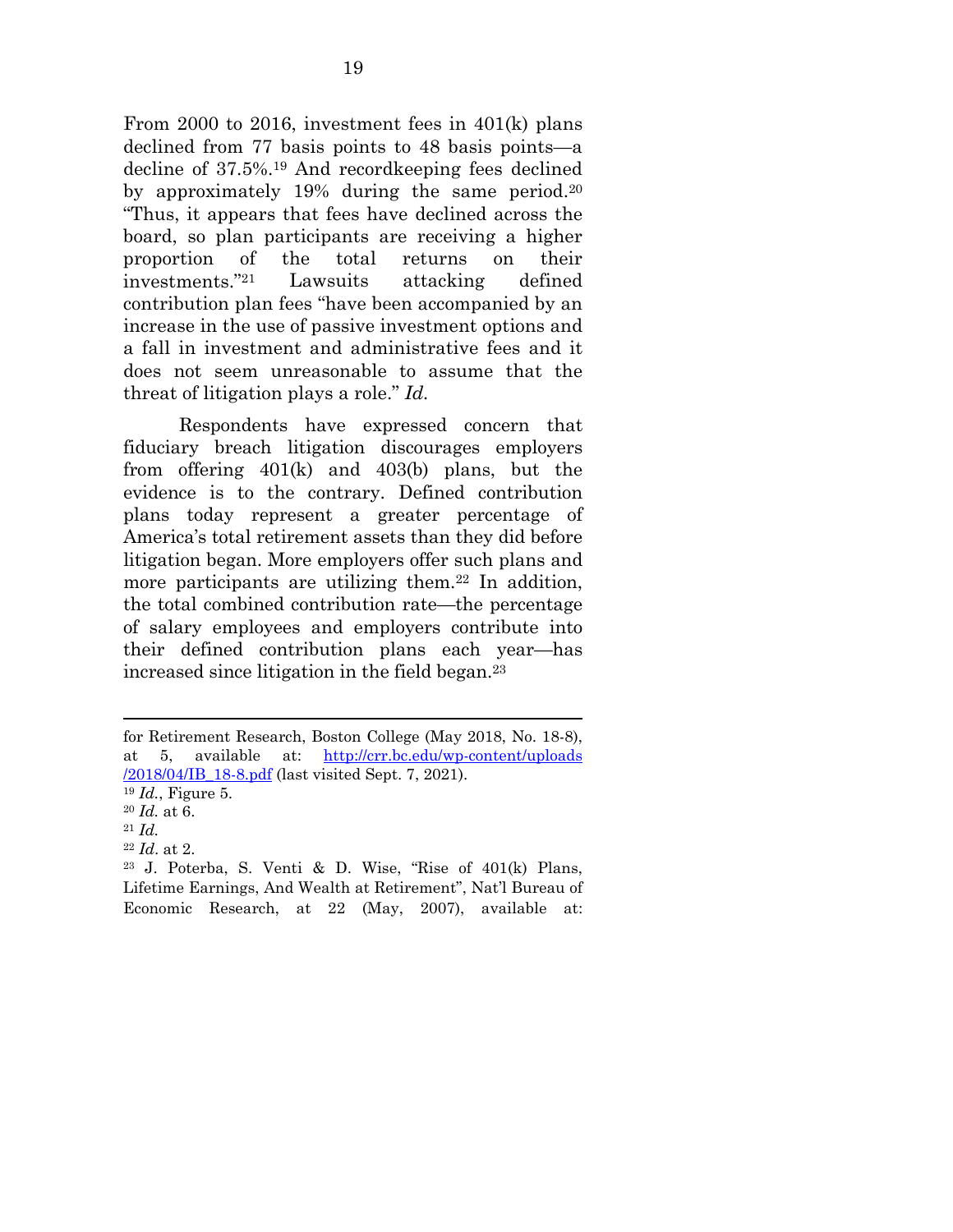Large employers are common defendants in litigation of this type. Nevertheless, between 2006, when class action litigation of this type began, and today, defined contributions plans have become more and more popular with large employers, and are now offered by nearly every "Fortune 500" company.24 In 2006, fewer than 80 million Americans had defined contribution retirement savings, while today well over 100 million do.25

*Amicus* has not encountered any employer attempting to end a defined contribution plan due to feared litigation, nor is he aware of any employers who have done so. Rather, defined contribution plans have been almost unanimously adopted by large employers and universities, such as Northwestern, with no indication of actual reluctance for that to continue or diminution of the contributions employers are willing to make into those plans.

https://www.nber.org/papers/w13091 (last visited Sept. 7, 2021) (median employer and employee contribution rates in 2003 were 9.8%); Vanguard Institutional Investor Group, "How America Saves 2020", at 5 (median employer and employee contribution rates in 2019 were 10.0%) available at: https://institutional.vanguard.com/ngiam/assets/pdf/has/howamerica-saves-report-2020.pdf (last visited Sept. 7, 2021).

24 Brenda McFarland, "Retirement offerings in the Fortune 500: 1998–2019", WillisTowersWatson, June 25, 2020, at Fig. 1, available at: https://www.willistowerswatson.com/en-US/ Insights/2020/06/retirement-offerings-in-the-fortune-500-1998- 2019 (last visited Sept. 7, 2021).

25 Employee Benefits Security Administration, United States Department of Labor, "Private Pension Plan Bulletin Historical Tables and Graphs 1975–2018", Jan, 2021, at Table E4, available at: https://www.dol.gov/sites/dolgov/files/ebsa/ researchers/statistics/retirement-bulletins/private-pensionplan-bulletin-historical-tables-and-graphs.pdf (last visited Sept. 7, 2021).